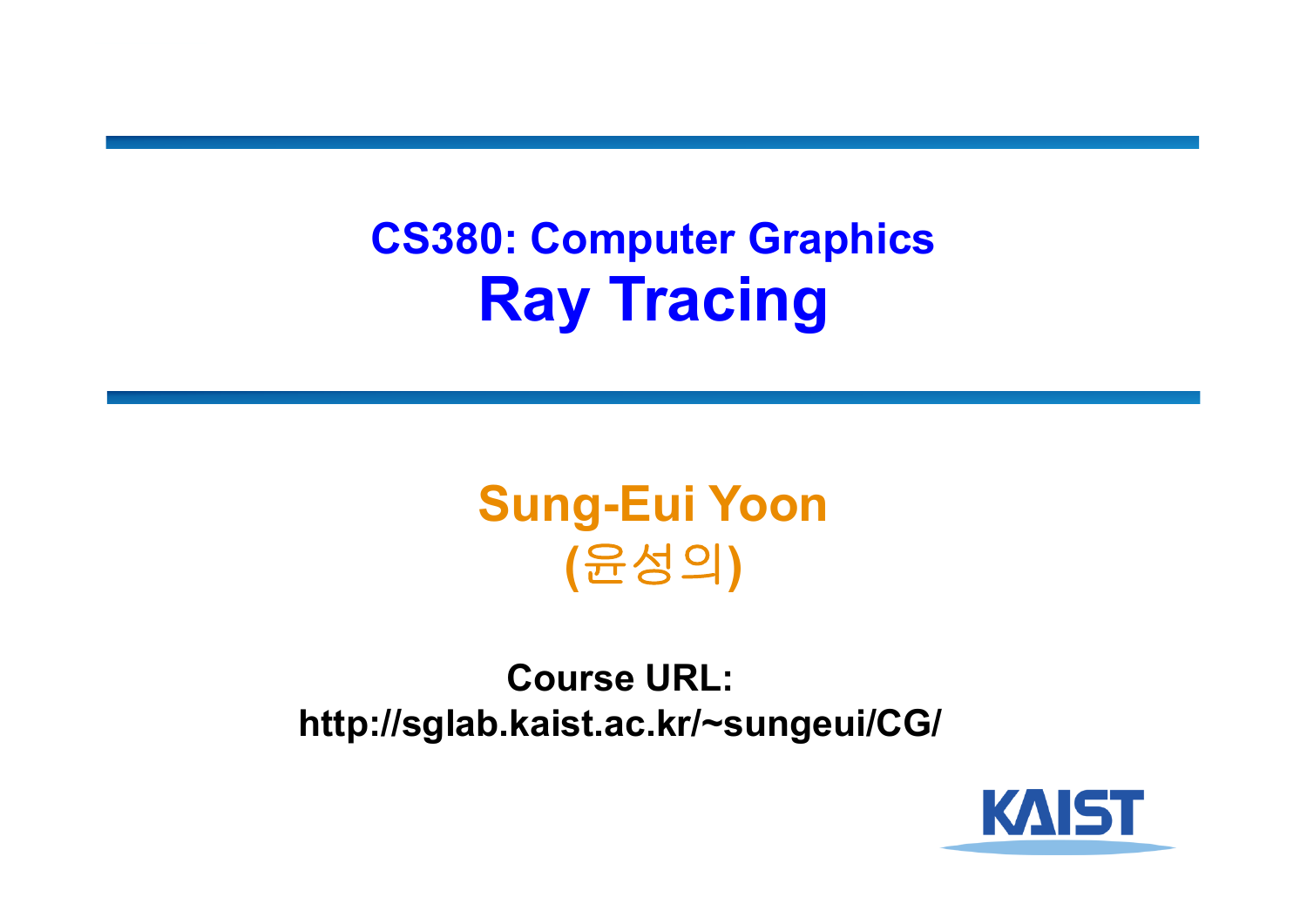# **Class Objectives**

- **Understand overall algorithm of recursive ray tracing**
	- **Ray generations**
	- **Intersection tests and acceleration methods**
	- **Basic sampling methods**
- **Related chapter**
	- **Part II, Ray Tracing**

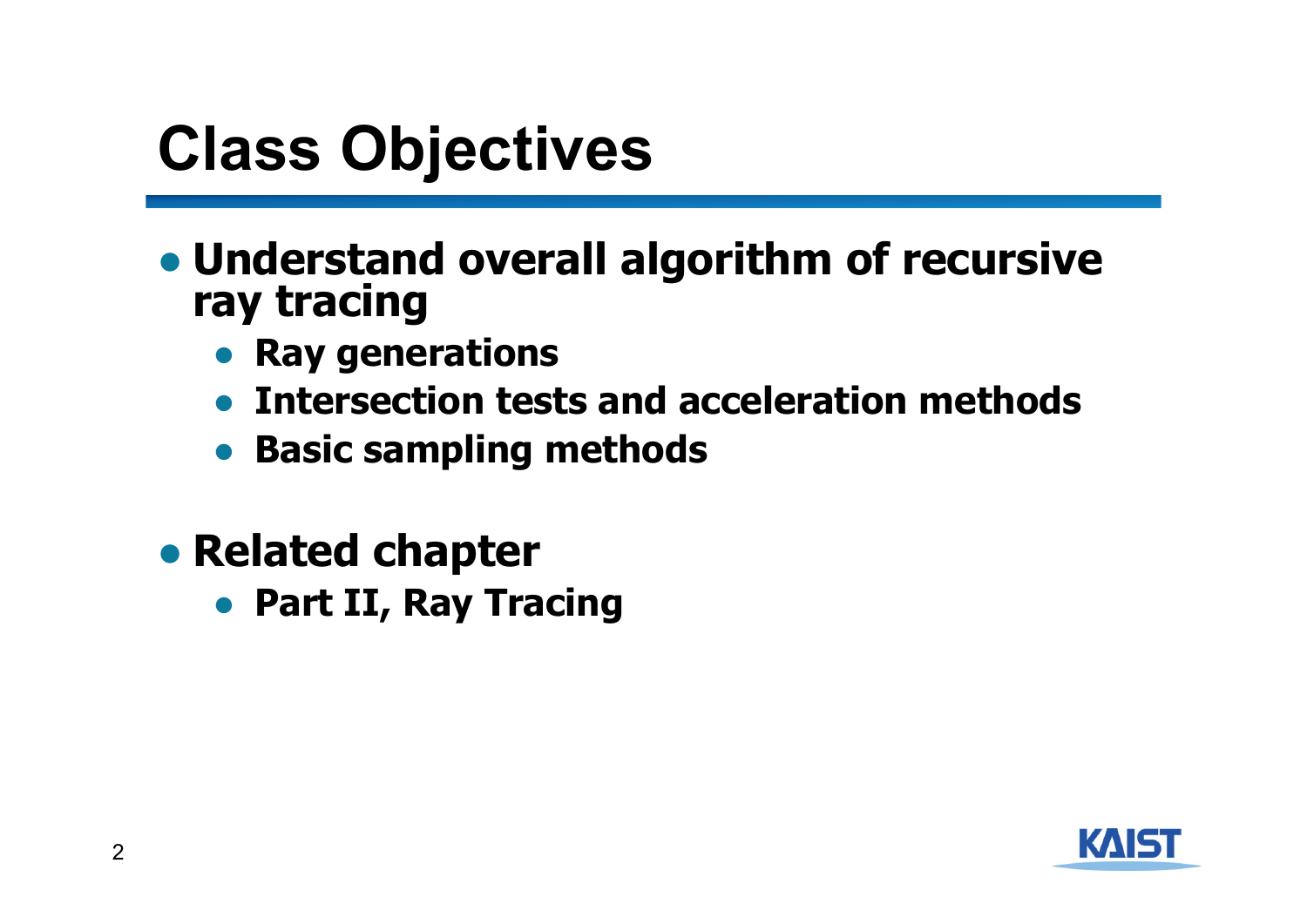# **Various Visibility Algorithm**

- **Scan-line algorithm; briefly touched before**
- **Z-buffer**
- **Ray casting, etc.**

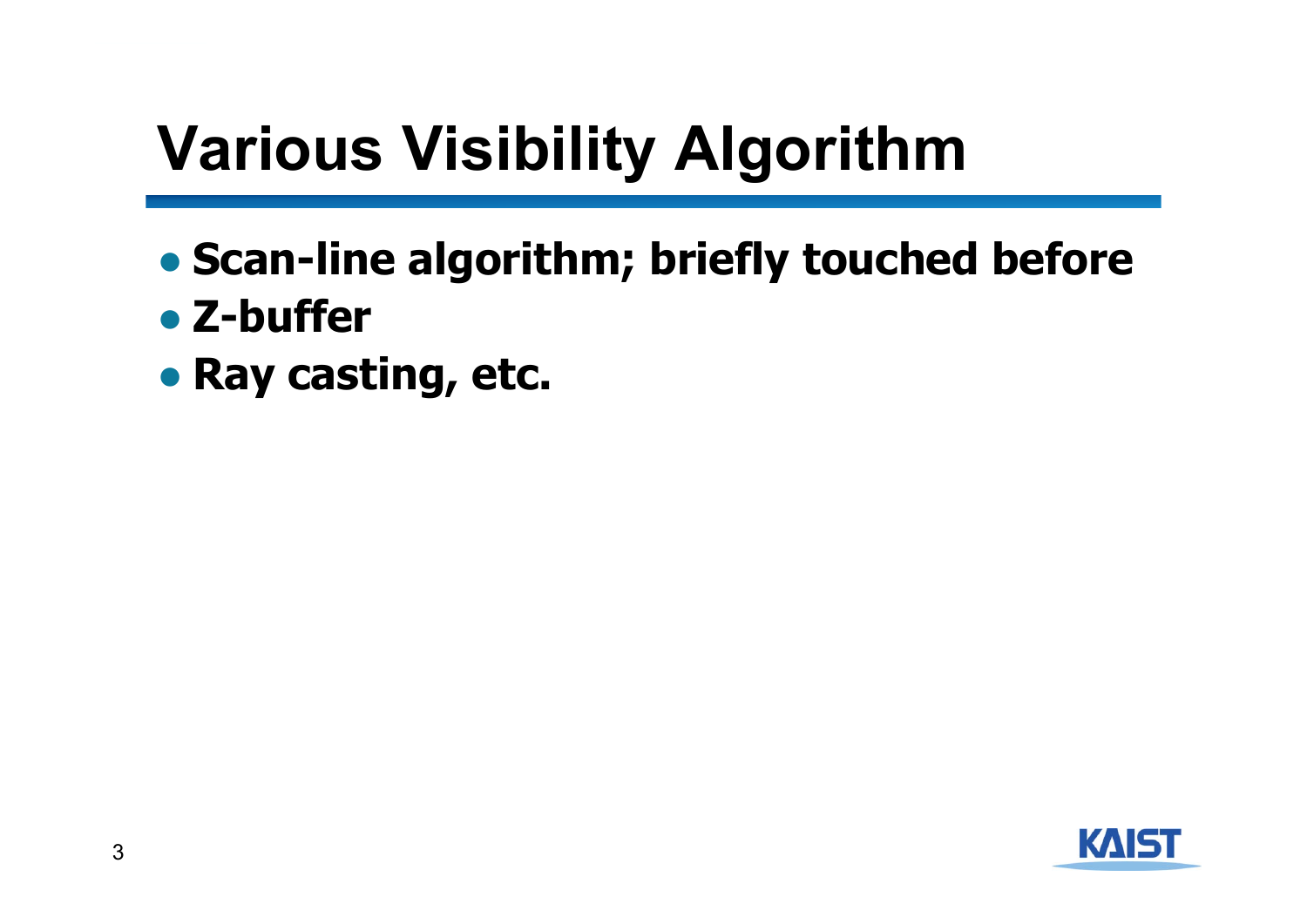# **Ray Casting**

● **For each pixel, find closest object along the ray and shade pixel accordingly**

#### ● **Advantages**

- ●**Conceptually simple**
- ● **Can be extended to handle global illumination effects**

## ● **Disadvantages**

- ●**Renderer must have access to entire retained model**
- $\bullet$ **Hard to map to special-purpose hardware**
- ● **Less efficient than rasterization in terms of utilizing spatial coherence**

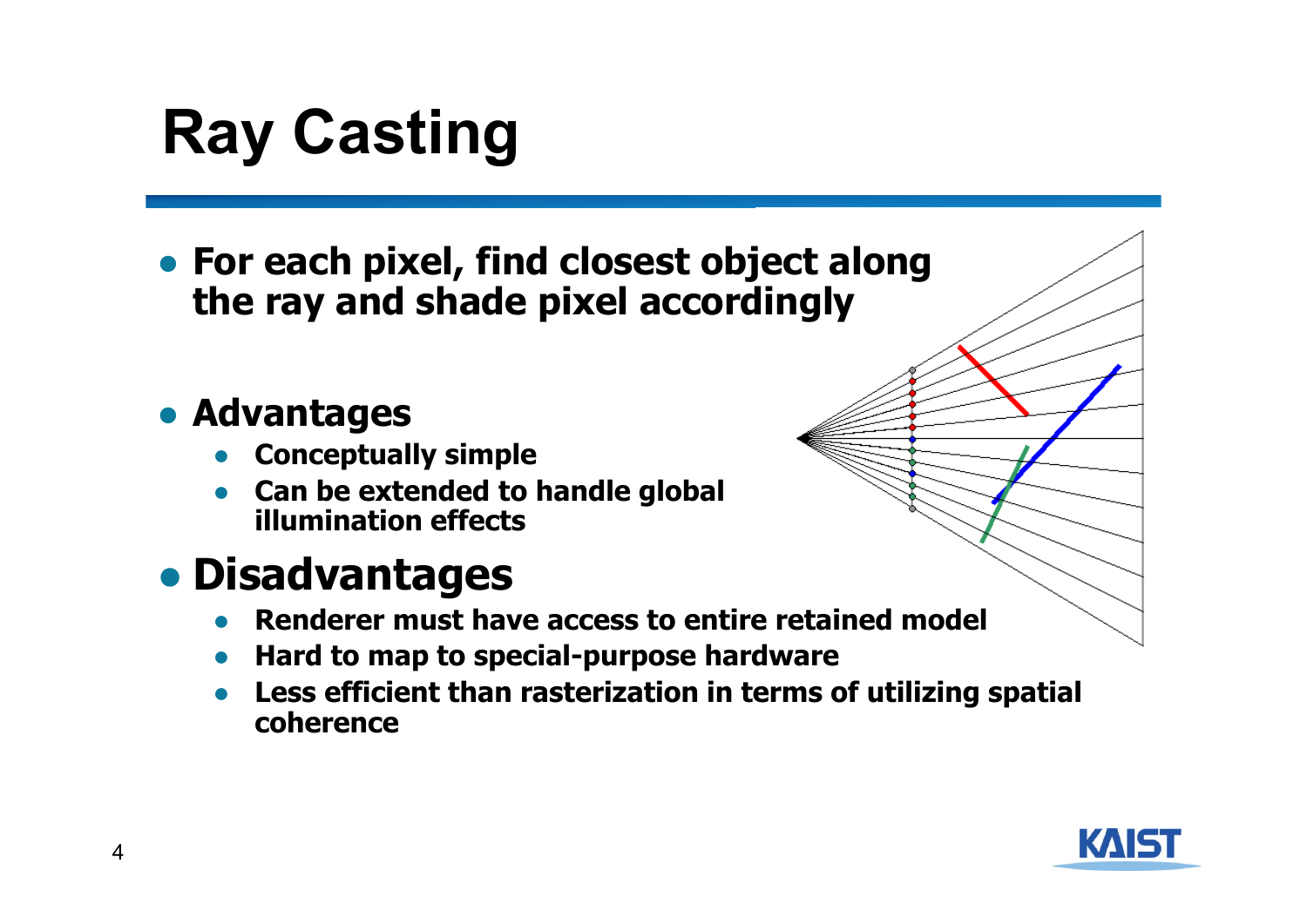# **Recursive Ray Casting**

- **Ray casting generally dismissed early on because of aforementioned problems**
- Gained popularity in when **Turner Whitted (1980) showed this image** 
	- **Show recursive ray casting could be used for global illumination effects**

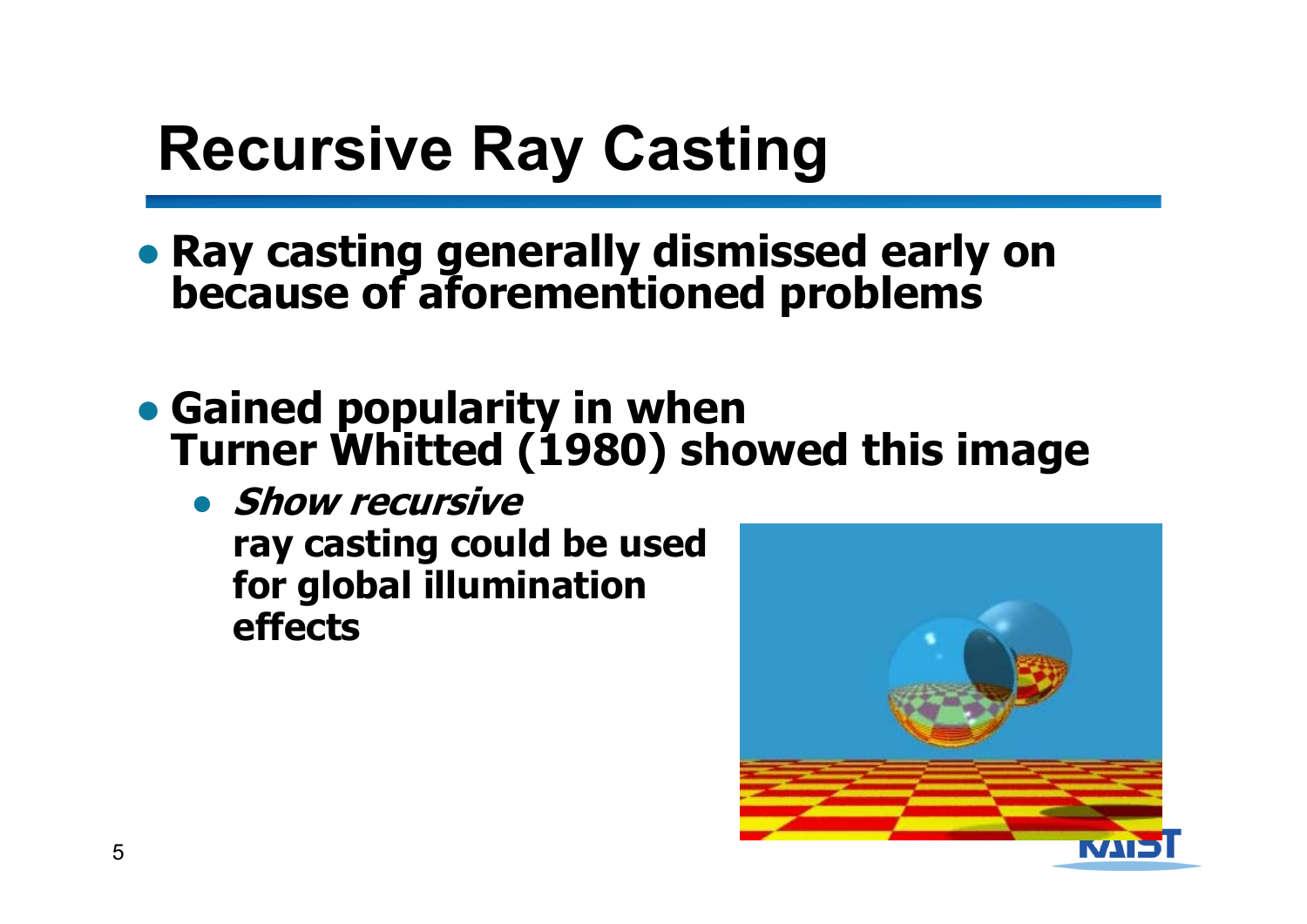# **Ray Casting and Ray Tracing**

- **Trace rays from eye into scene**
	- **Backward ray tracing**
- **Ray casting used to compute visibility at the eye**
- **Perform ray tracing for arbitrary rays needed for shading**
	- **Reflections**
	- **Refraction and transparency**
	- **Shadows**

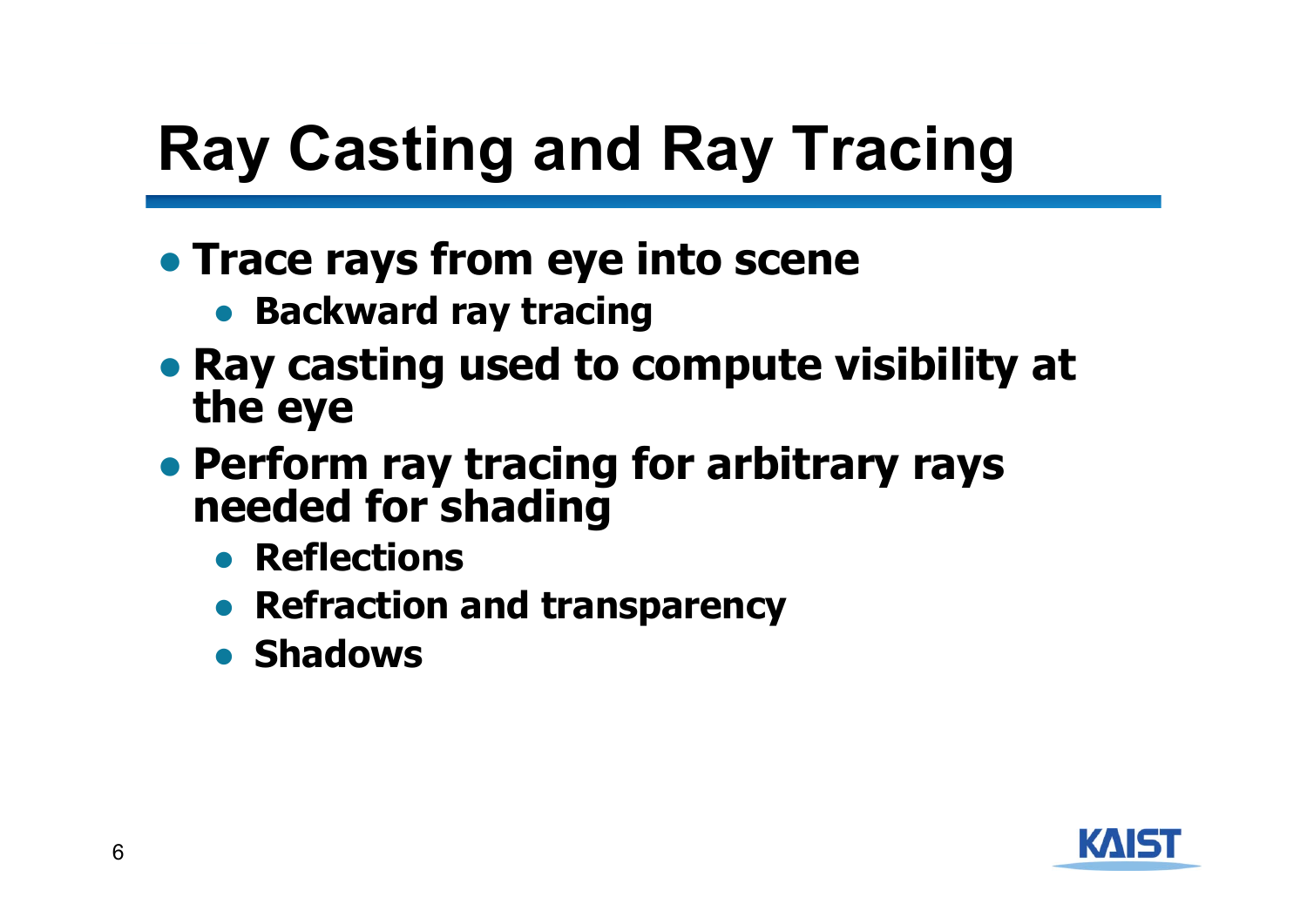# **Basic Algorithms of Ray Tracing**

● **Rays are cast from the eye point through each pixel in the image**



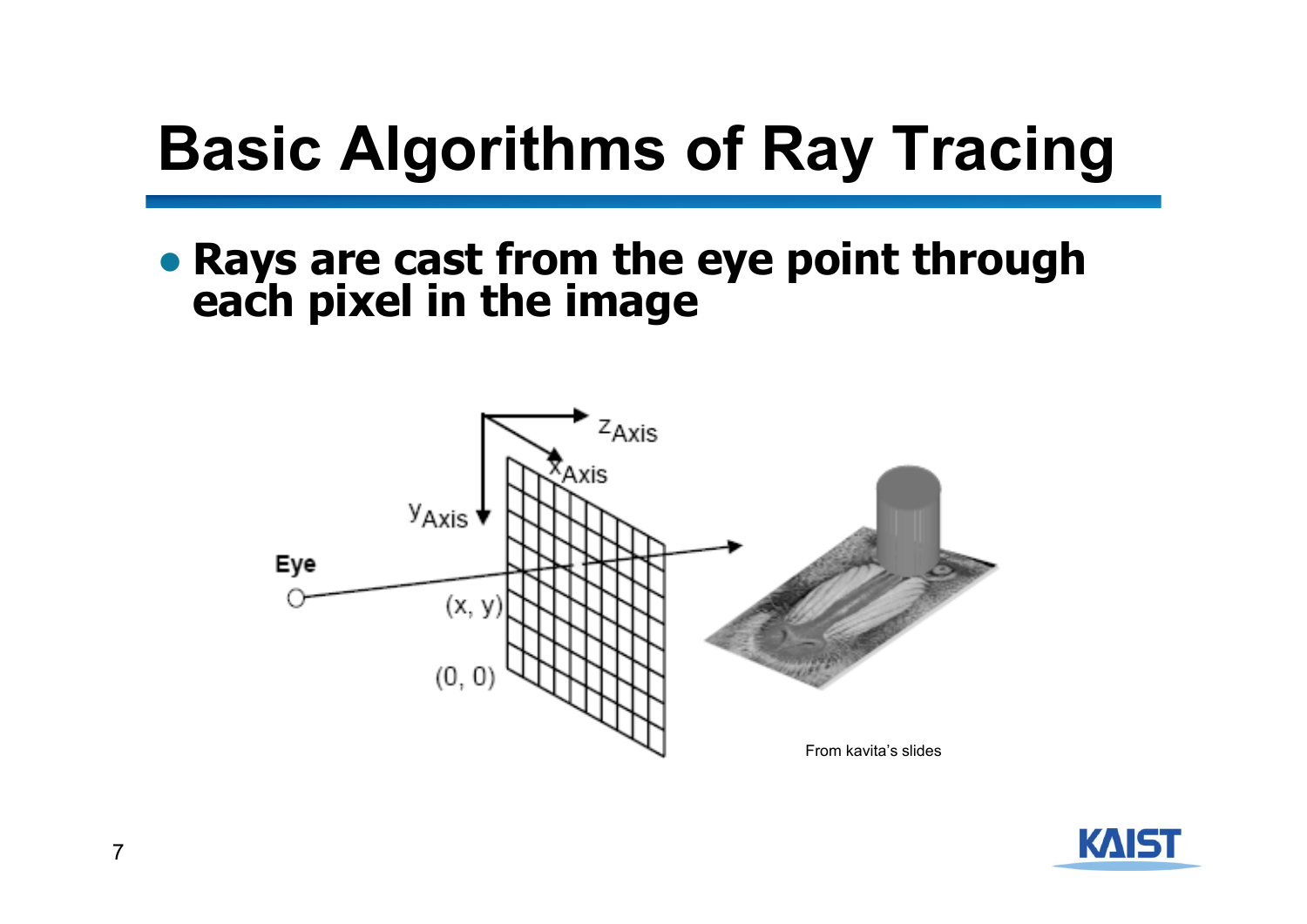## **Shadows**

# ● **Cast ray from the intersection point to each light source**

● **Shadow rays**





From kavita's slides

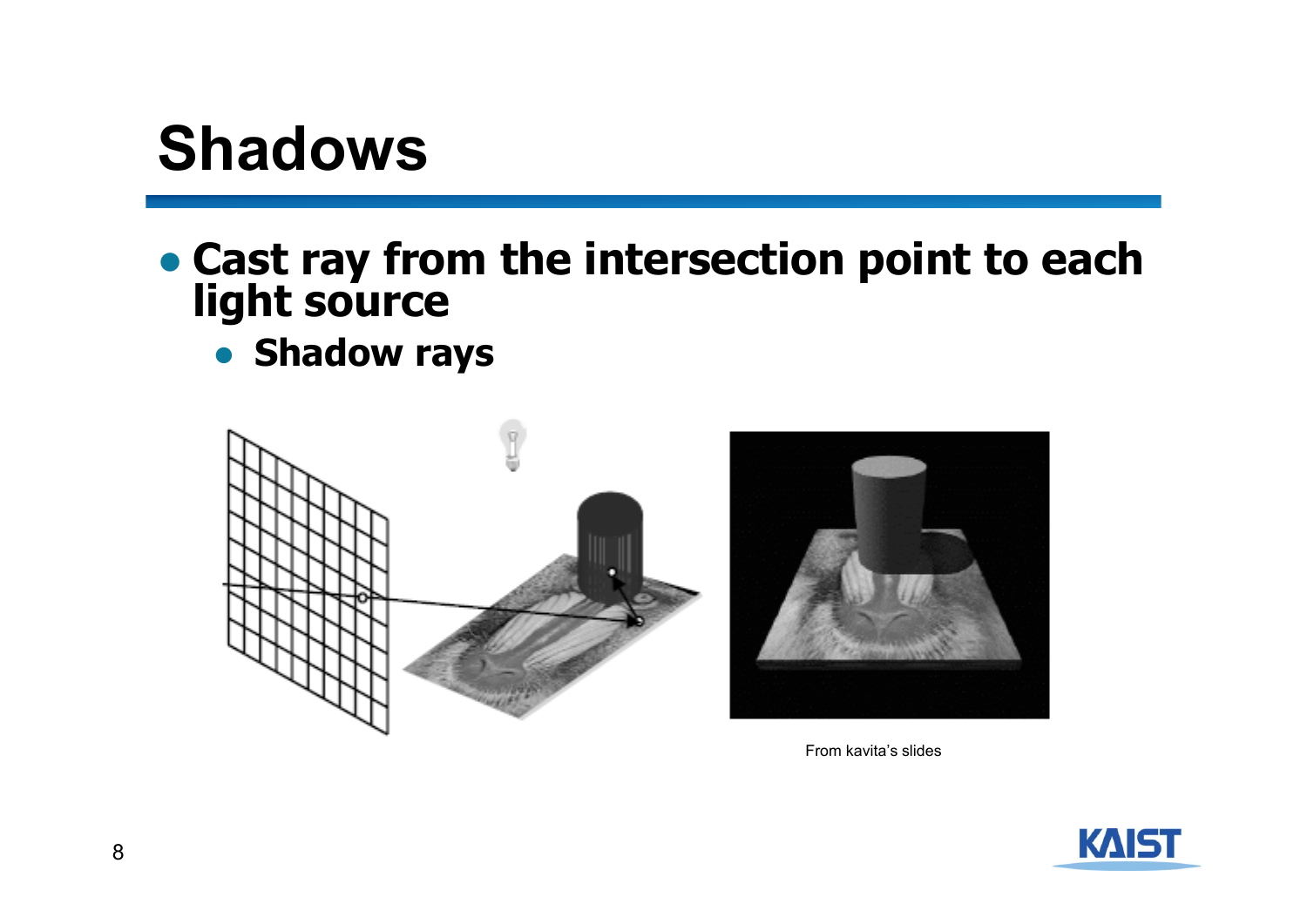## **Reflections**

### ● **If object specular, cast secondary reflected rays**





From kavita's slides

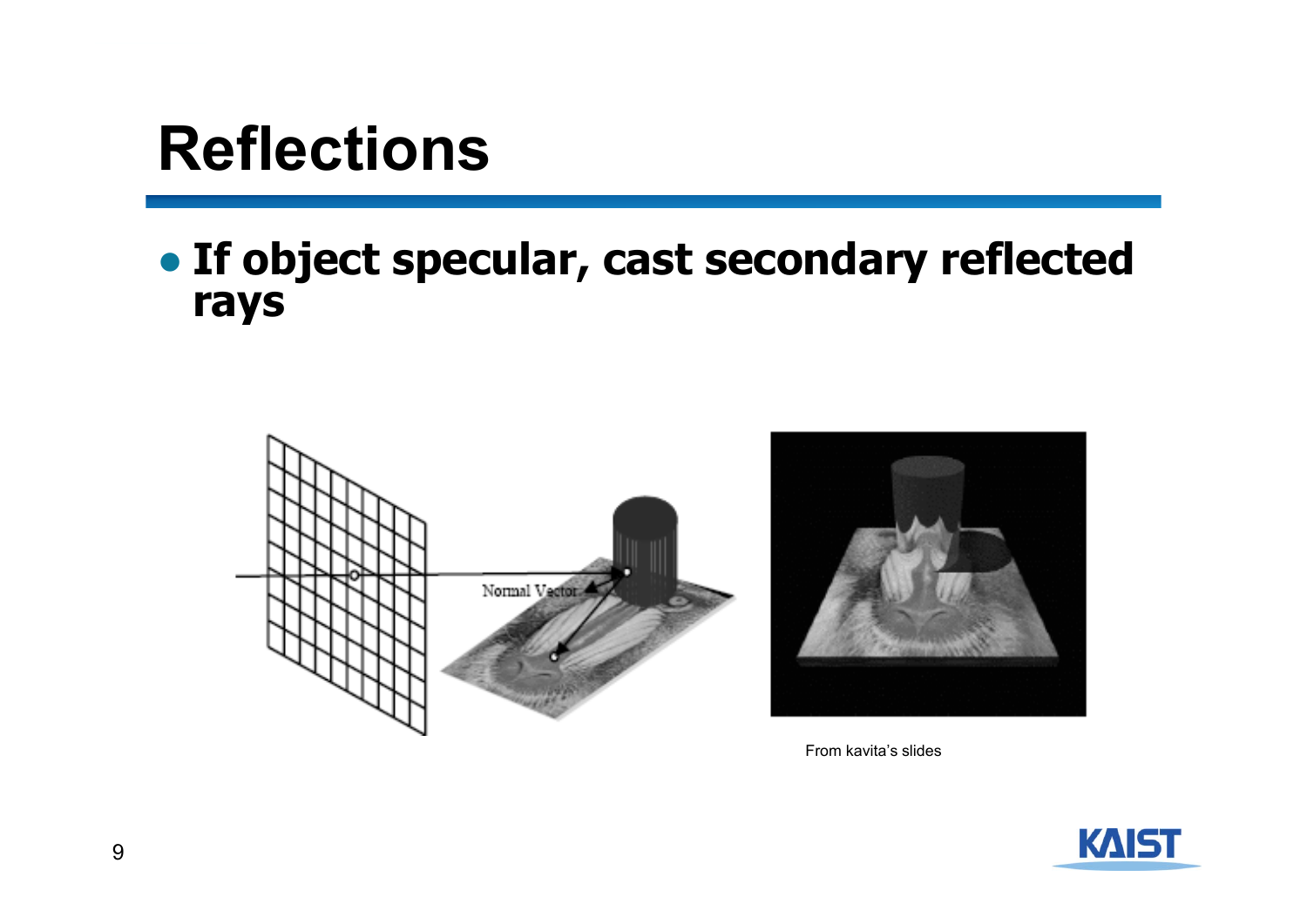## **Refractions**

# ● **If object tranparent, cast secondary refracted rays**





From kavita's slides

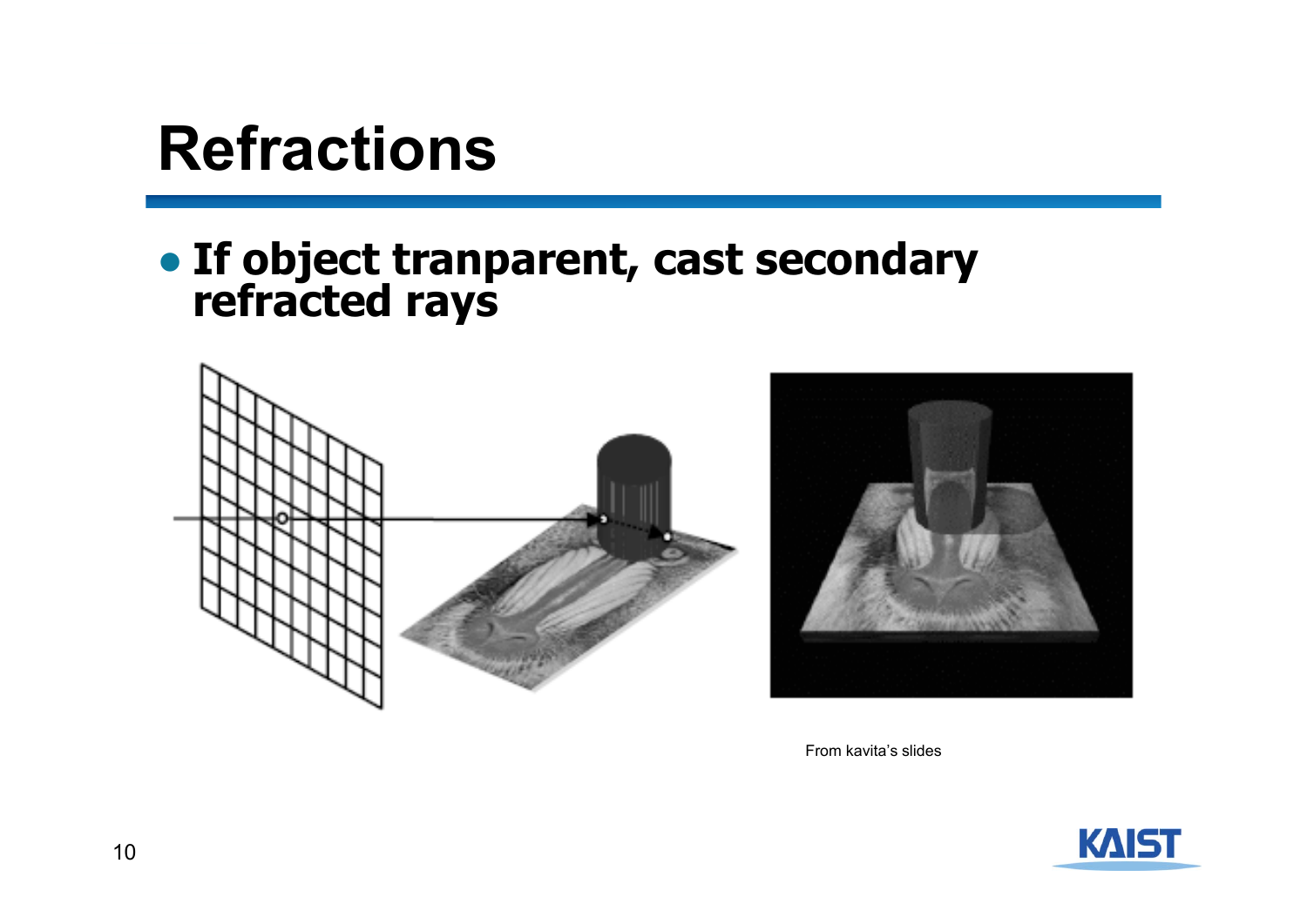# **An Improved Illumination Model [Whitted 80]**

● **Phong model**

$$
I_r = \sum_{j=1}^{\text{numLights}} (k_a^j I_a^j + k_d^j I_d^j (\hat{N} \cdot \hat{L}_j) + k_s^j I_s^j (\hat{V} \cdot \hat{R})^{n_s})
$$

● **Whitted model**

$$
I_{r} = \sum_{j=1}^{\text{num\_Visible\_Lights}} (k_{a}^{j} I_{a}^{j} + k_{d}^{j} I_{d}^{j} (\hat{N} \cdot \hat{L}_{j})) + k_{s} S + k_{t} T
$$

- **S and T are intensity of light from reflection and transmission rays**
- **Ks and Kt are specular and transmission coefficient**

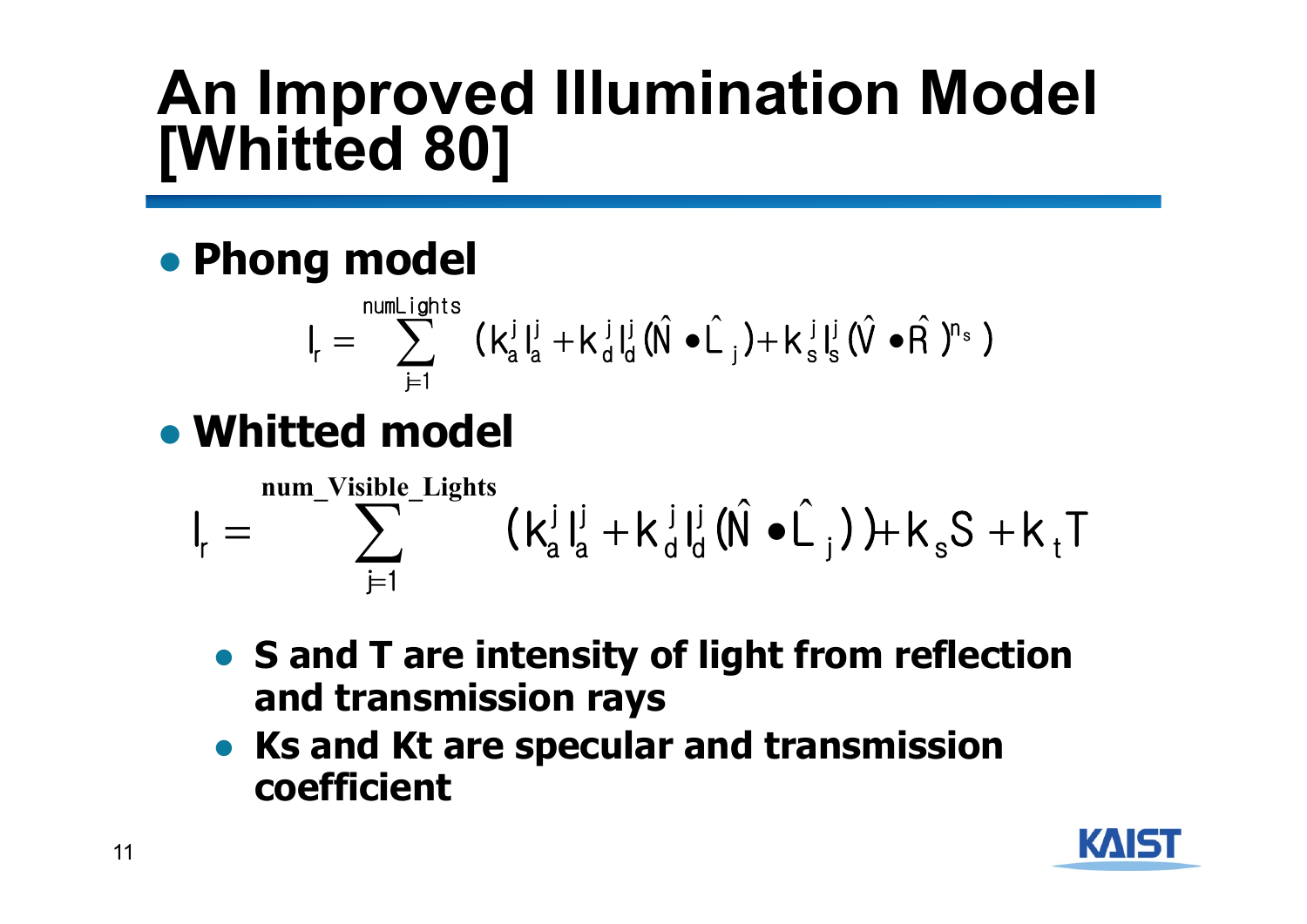# **An Improved Illumination Model [Whitted 80]**



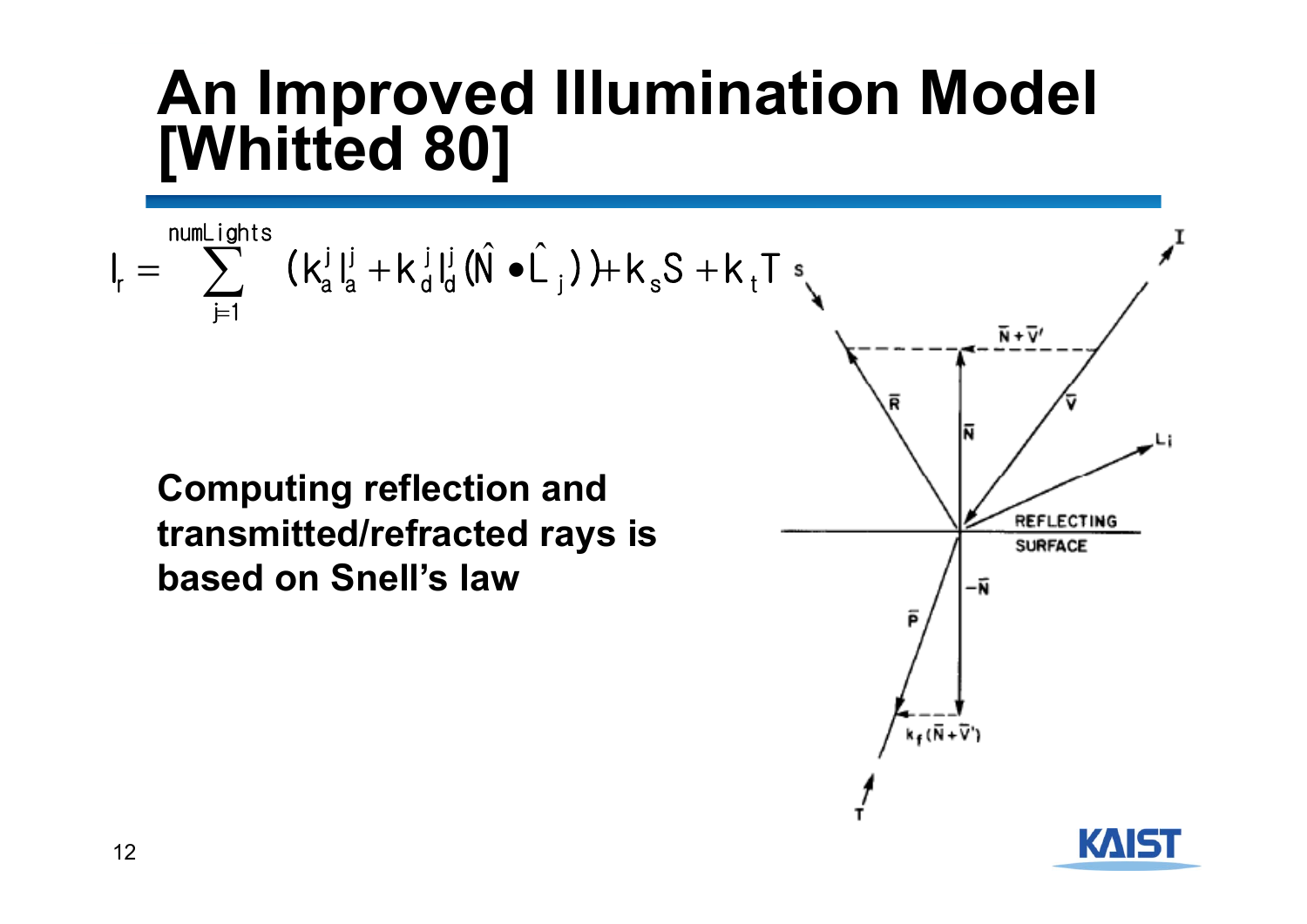# **Ray Tree**

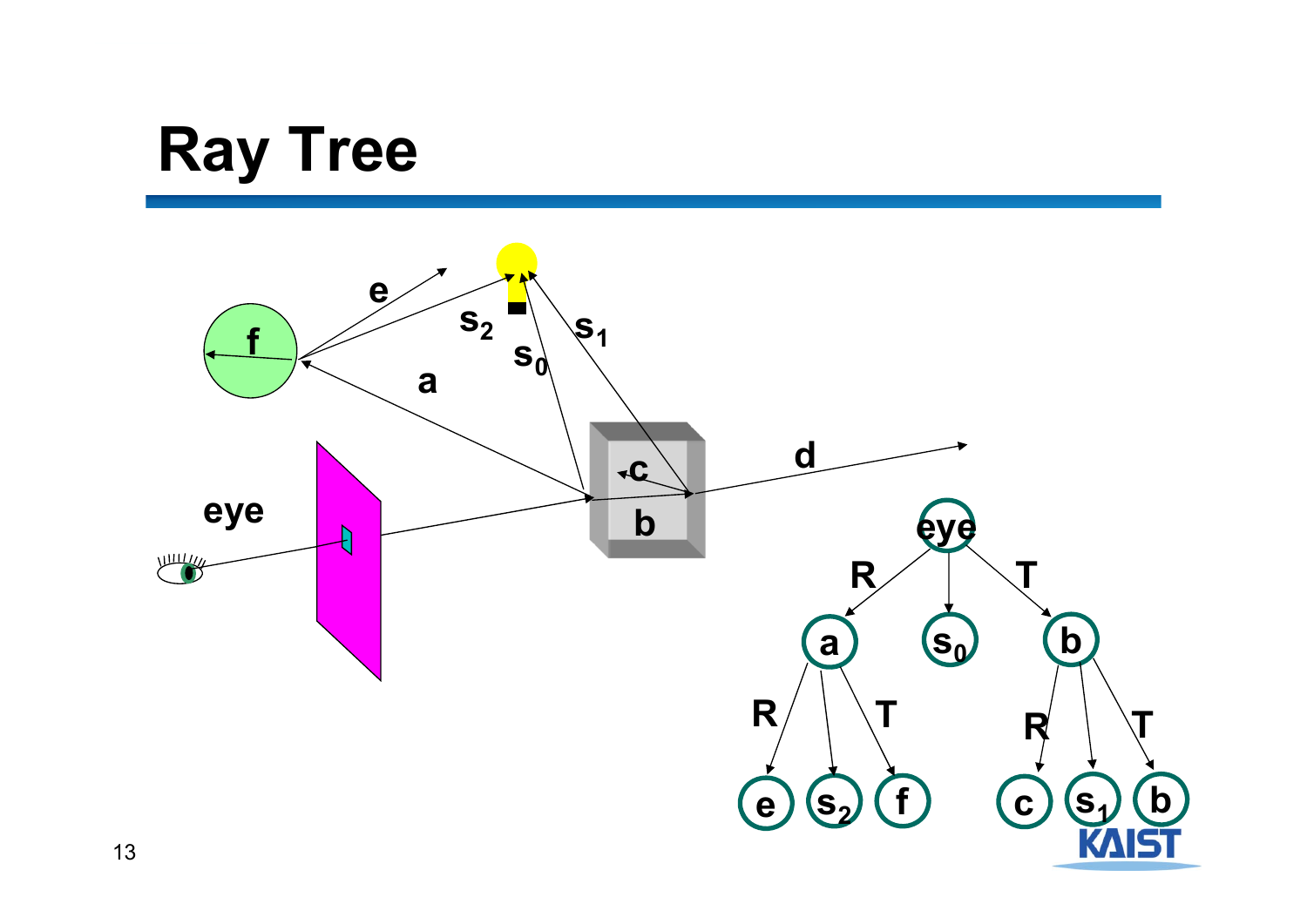# **Overall Algorithm of Ray Tracing**

● **Per each pixel, compute a ray, R**

**Def function RayTracing (R)**

- **Compute an intersection against objects**
- **If no hit,**
	- **Return the background color**
- **Otherwise,**
	- **Compute shading, c**
	- **General secondary ray, R'**
	- **Perform c' = RayTracing (R')**
	- **Return c+c'**

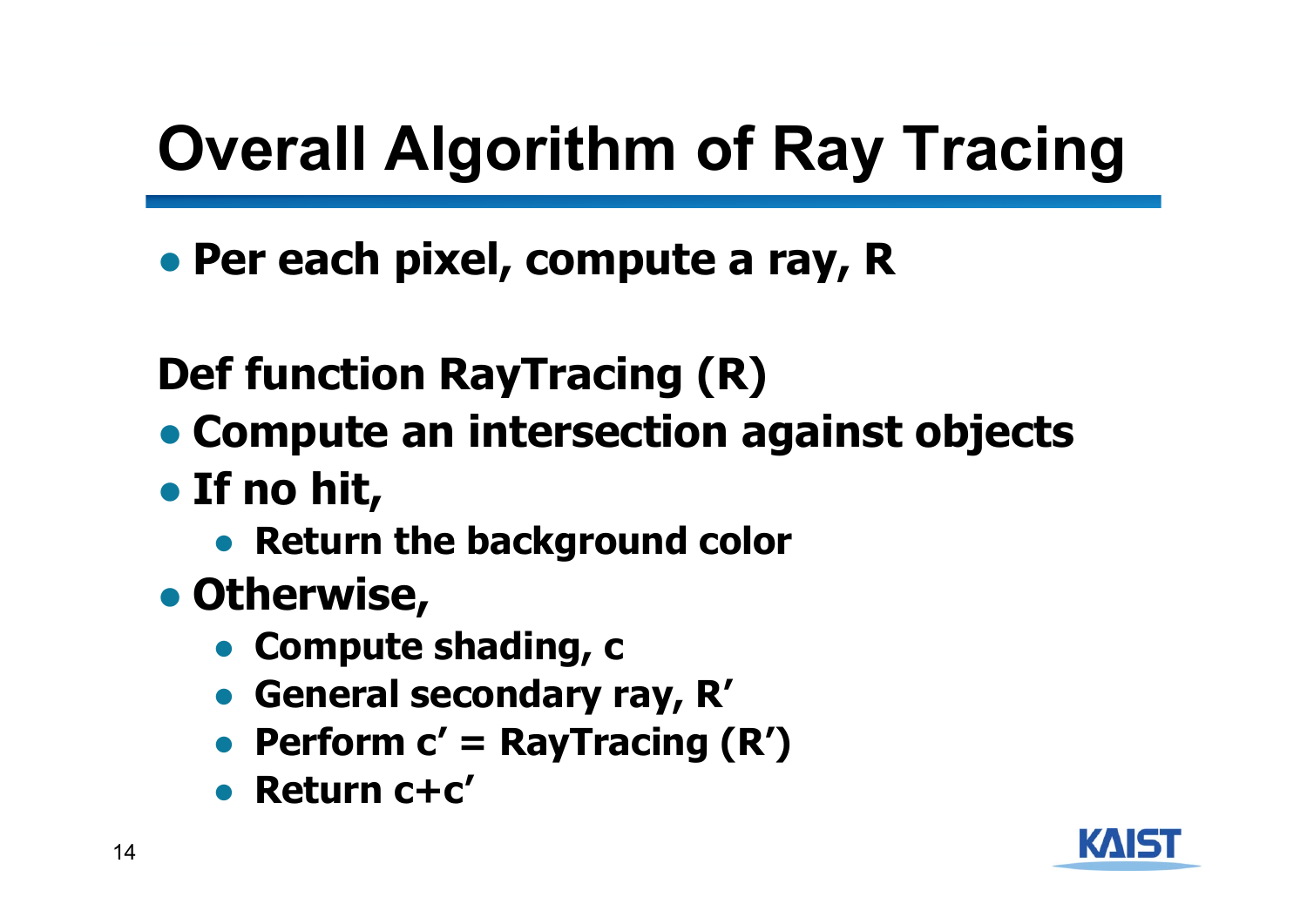# **Ray Representation**

- **We need to compute the first surface hit along a ray**
	- **Represent ray with origin and direction**
	- **Compute intersections of objects with ray**
	- **Return the closest object**

$$
\dot{p}(t) = \dot{o} + t\,\vec{d}
$$

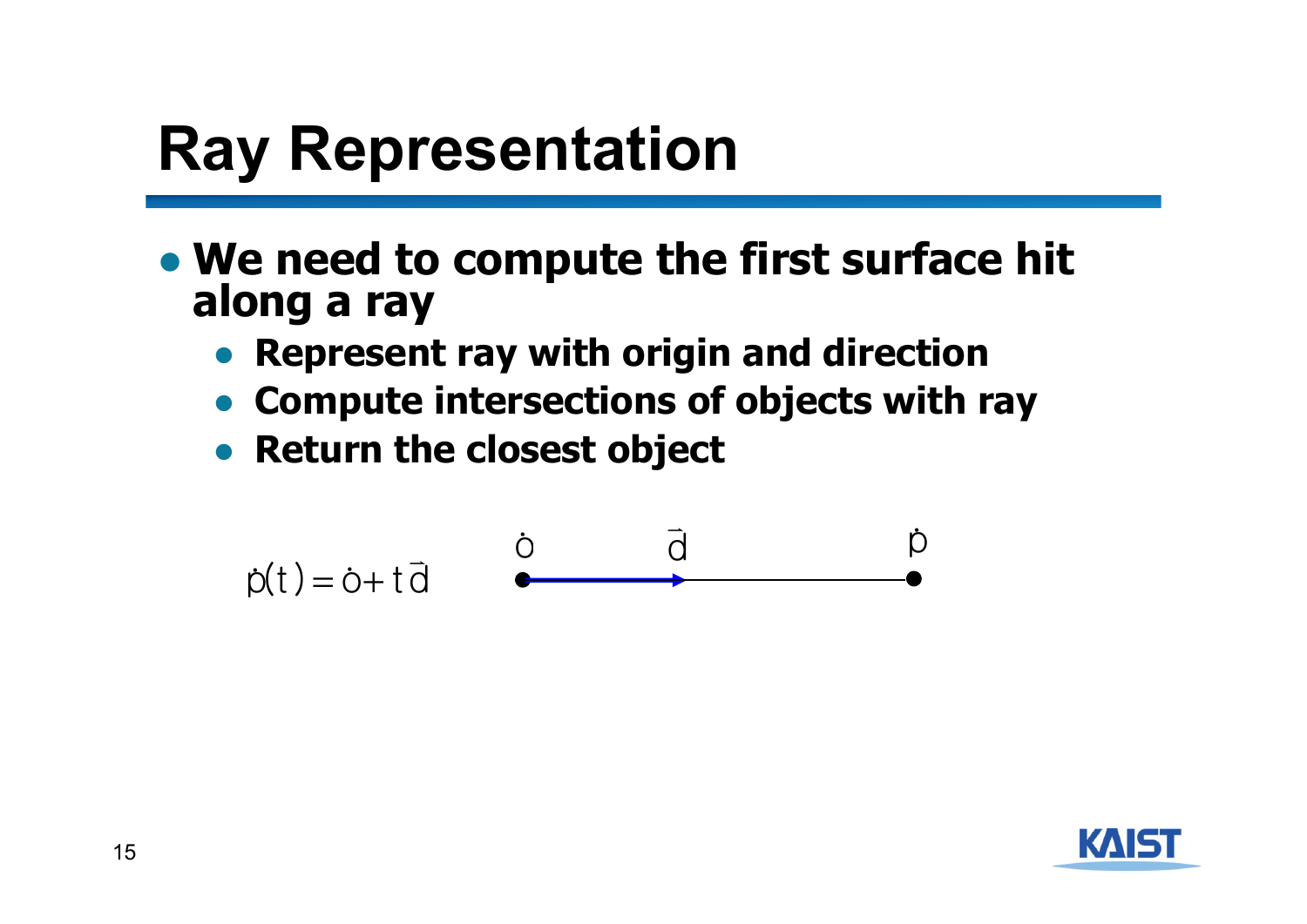# **Generating Primary Rays**



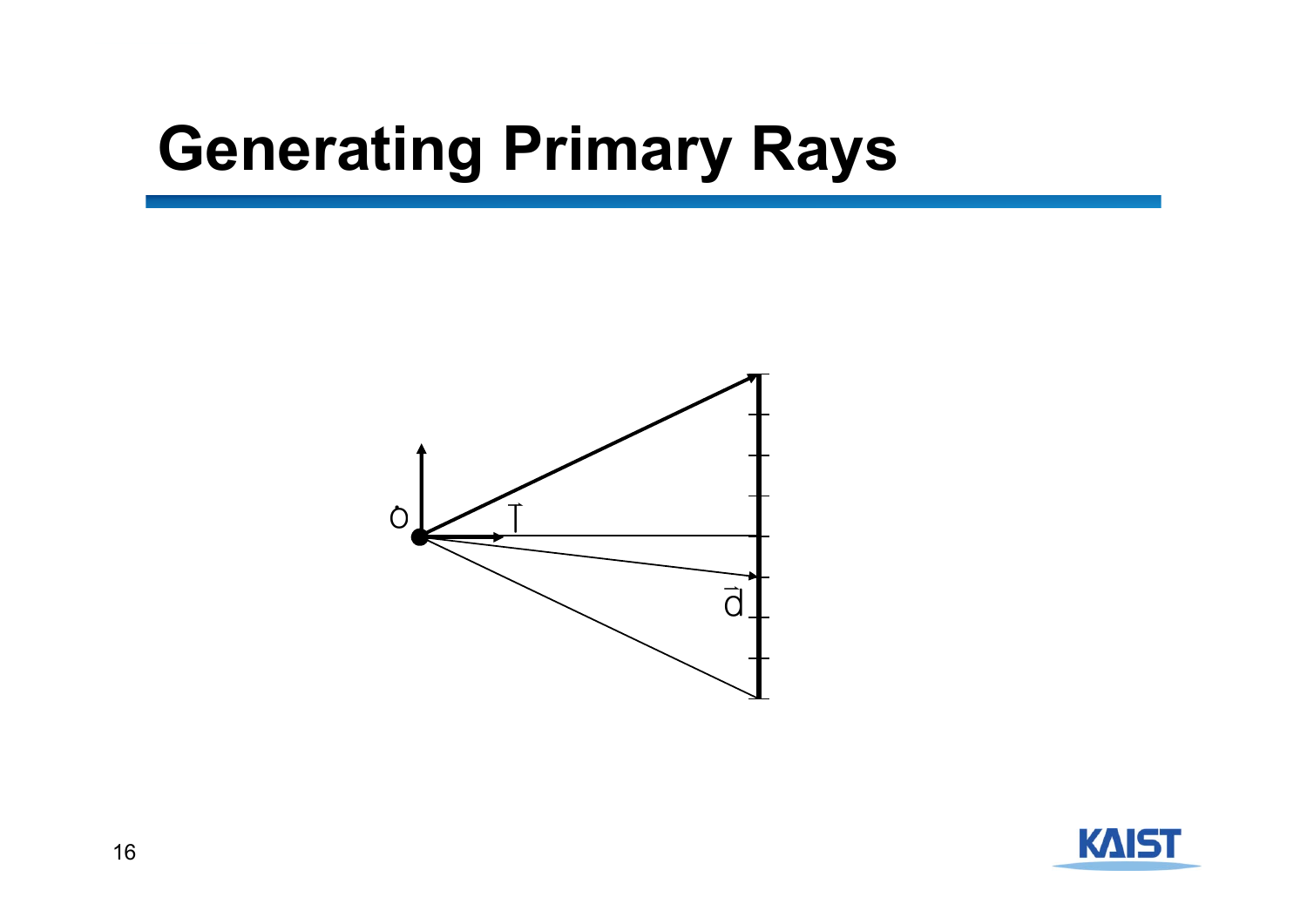# **Generating Secondary Rays**

- **The origin is the intersection point p**<sub>0</sub>
- **Direction depends on the type of ray**
	- ●**Shadow rays – use direction to the light source**
	- ● **Reflection rays – use incoming direction and normal to compute reflection direction**
	- **Transparency/refraction – use snell's law**

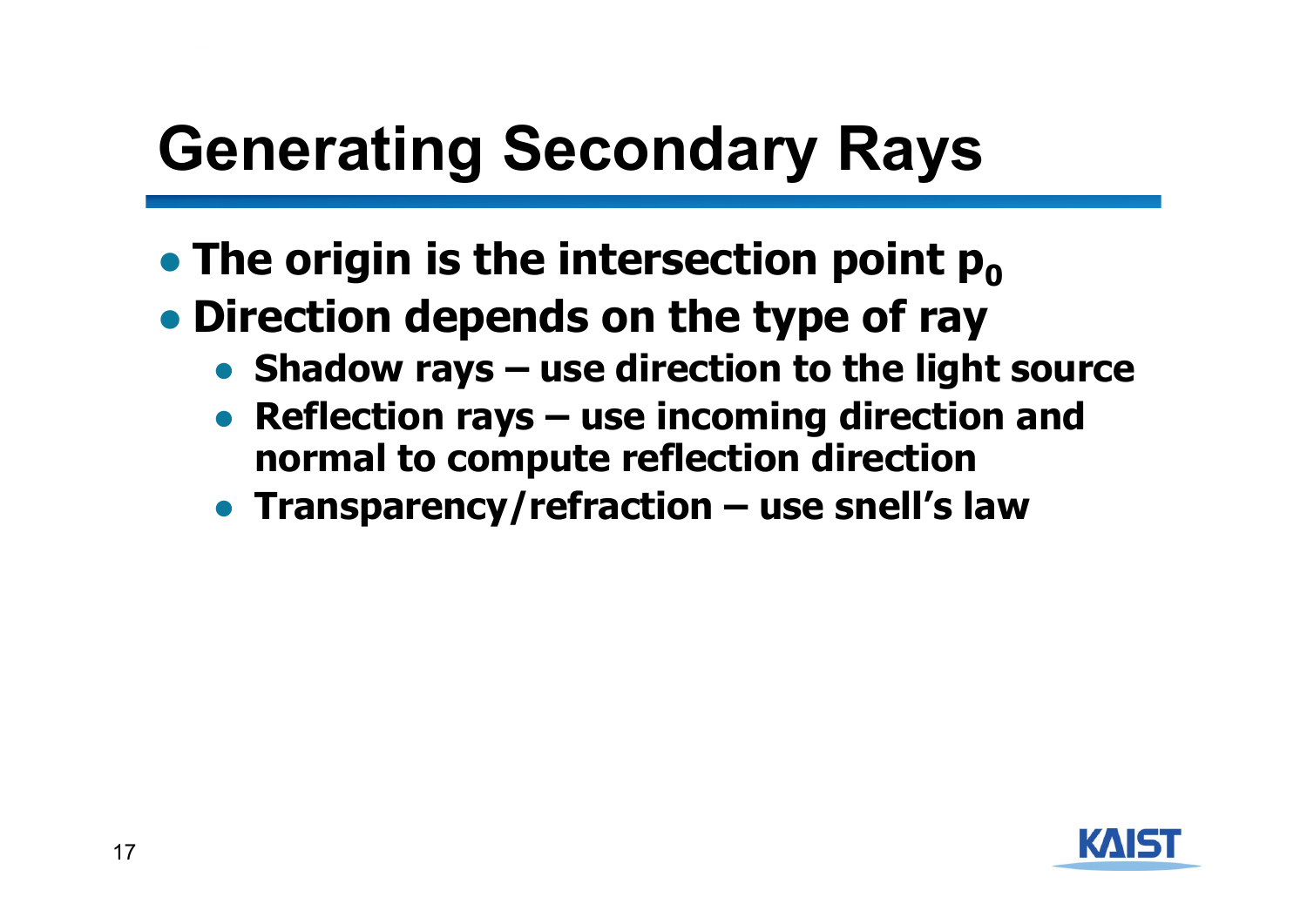## **Intersection Tests**

# Go through all of the objects in the scene to<br>determine the one closest to the origin of



# **Strategy: Solve of the intersection of the Ray with a mathematical description of the object**

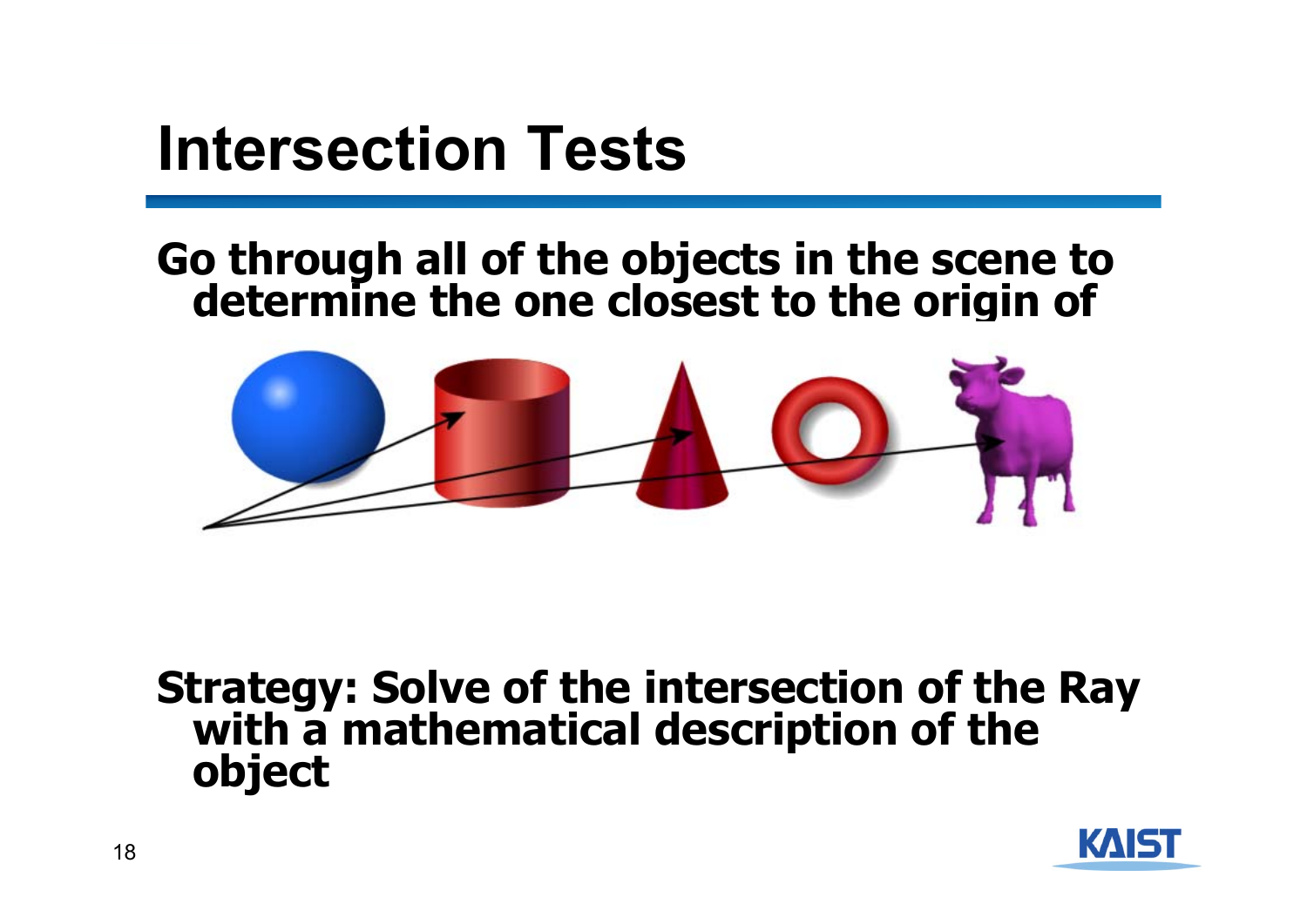# **Simple Strategy**

## **• Parametric ray equation**

● **Gives all points along the ray as a function of the parameter** 

# $\dot{\rho}(t) = \dot{\rho} + t \, \bar{d}$

- **Implicit surface equation**
	- **Describes all points on the surface as the zero set of a function**

$$
f(\rho)=0
$$

● **Substitute ray equation into surface function and solve for t**

$$
f(o+t\,\overline{d})=0
$$

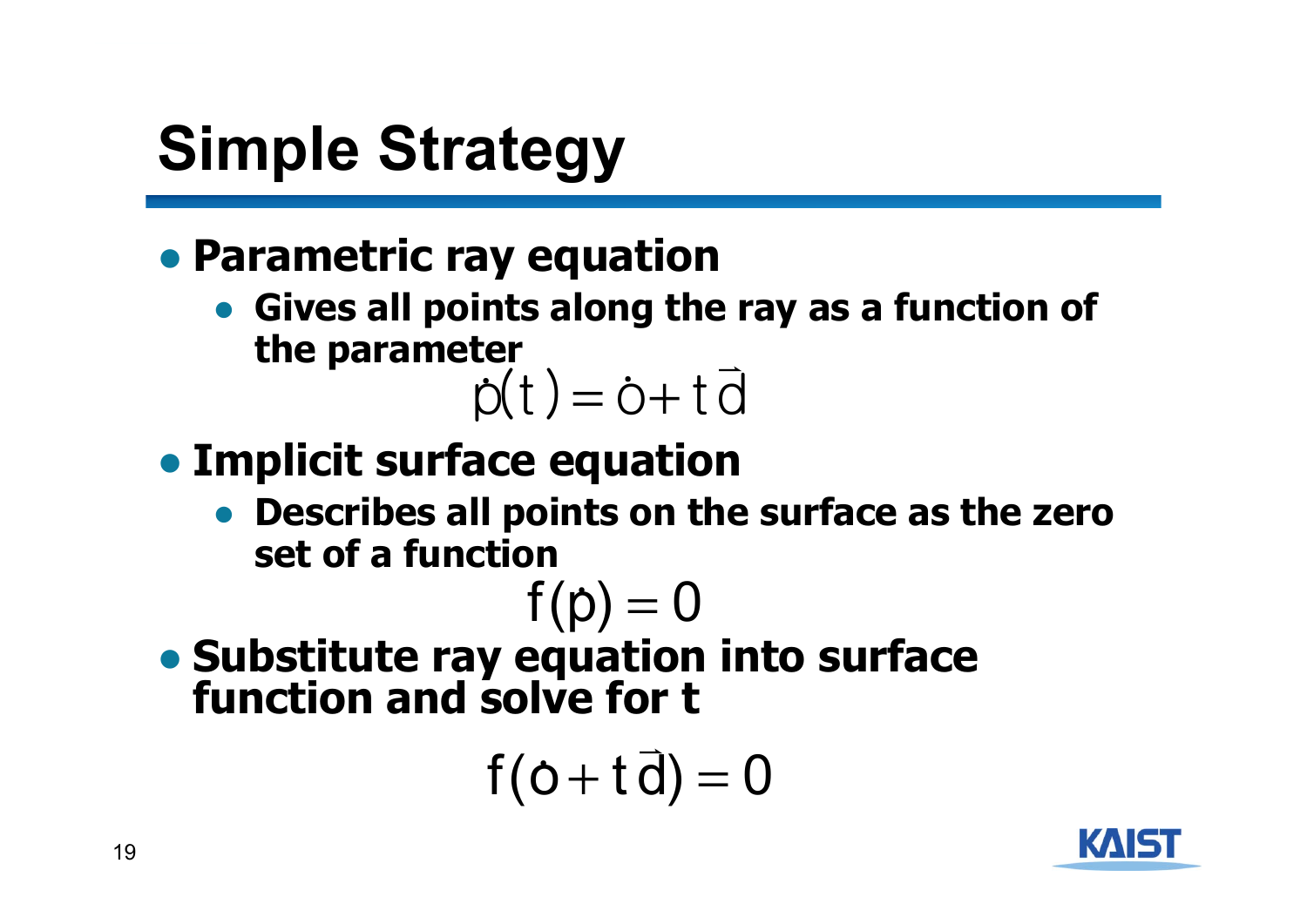# **Ray-Plane Intersection**

- ●**Implicit equation of a plane:** ●**Substitute ray equation:**  $n \cdot p - d = 0$  $n \cdot (o + t \overrightarrow{d}) - d = 0$
- ●**Solve for t:**

$$
t (n \cdot \vec{d}) = d - n \cdot o
$$

$$
t = \frac{d - n \cdot o}{n \cdot \vec{d}}
$$

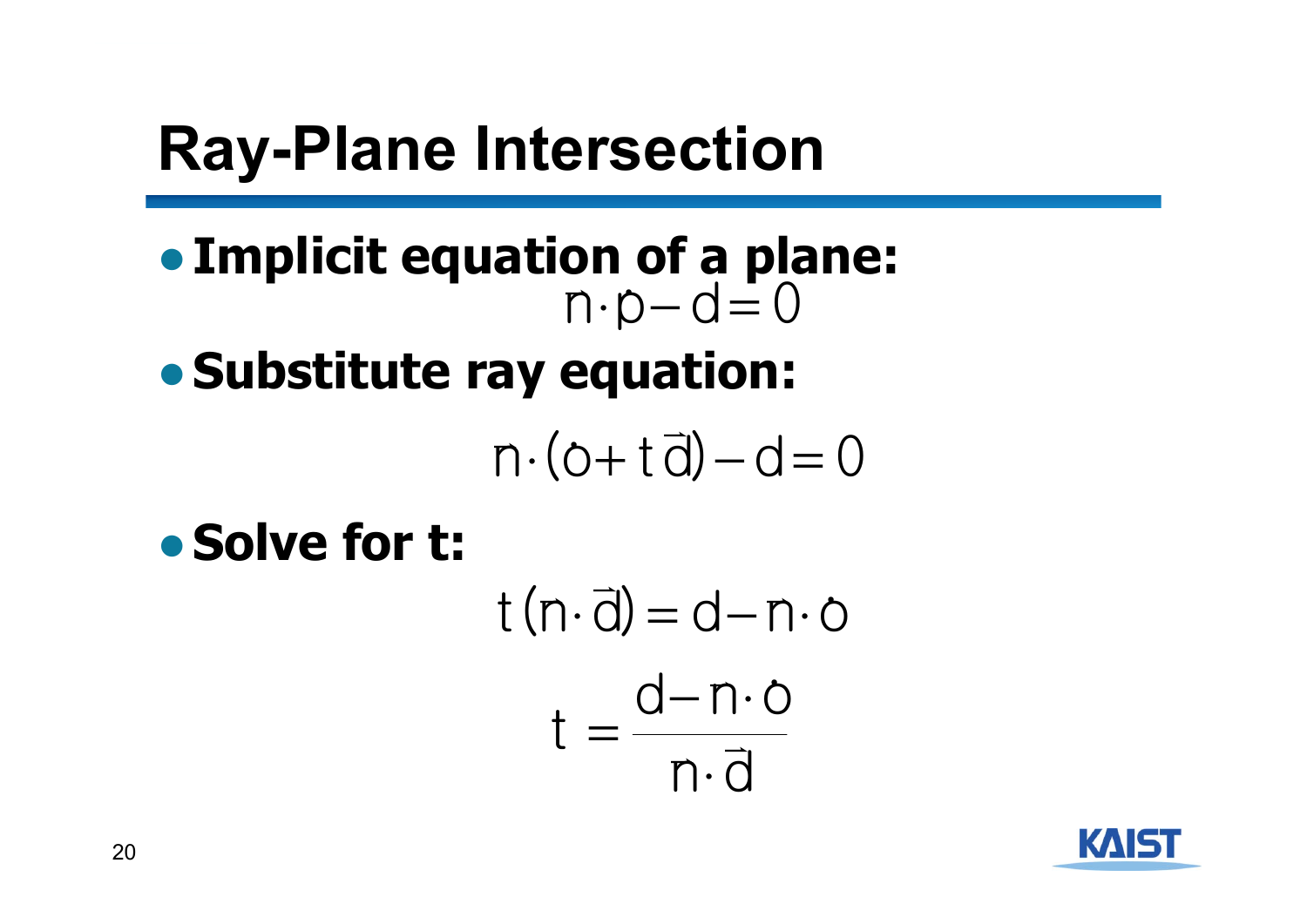# **Generalizing to Triangles**

- **Find of the point of intersection on the plane containing the triangle**
- **Determine if the point is inside the triangle**
	- ●**Barycentric coordinate method**
	- ●**Many other methods**



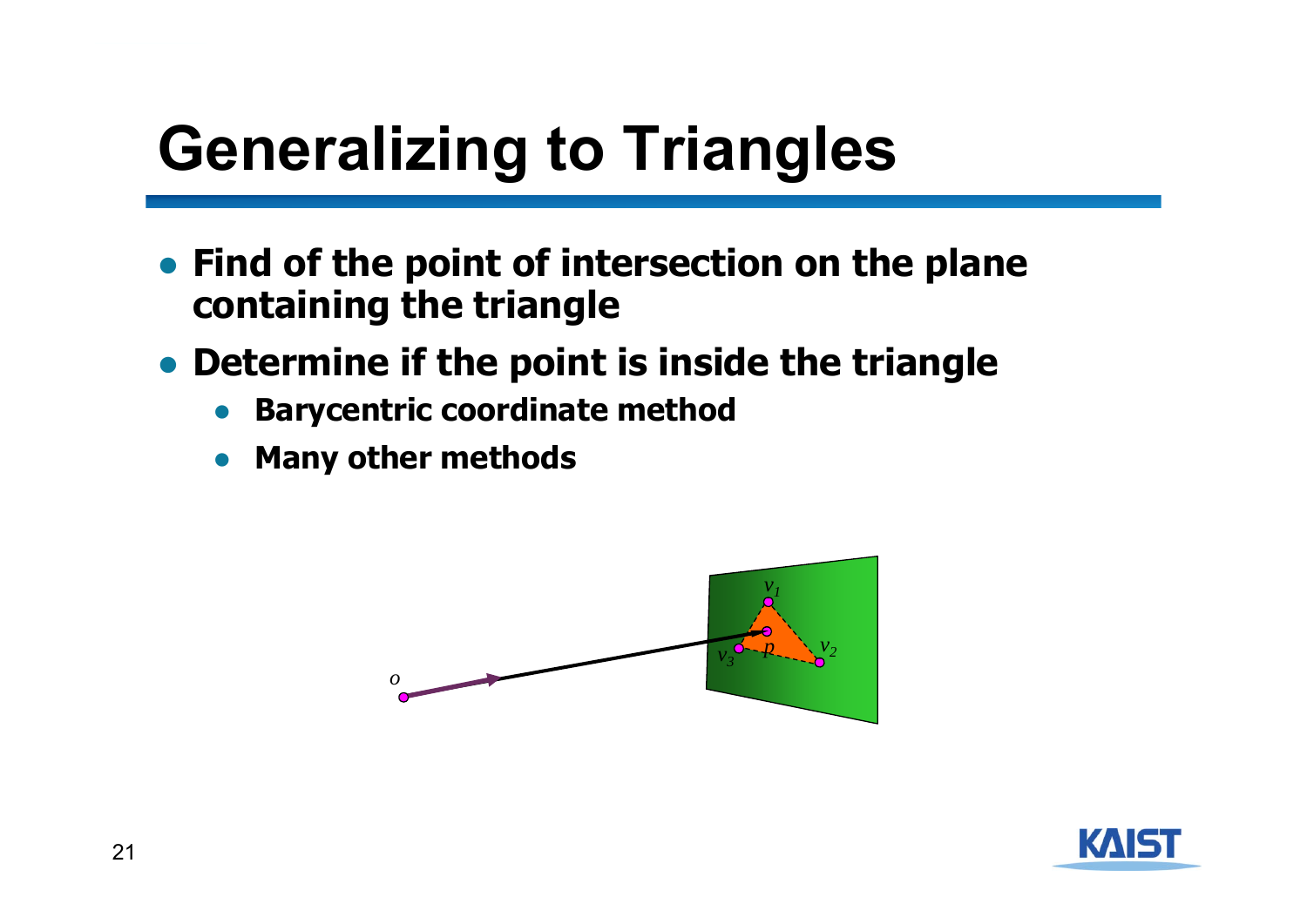# **Barycentric Coordinates**

• **Points in a triangle have positive** 

 $\dot{p} = \alpha \dot{\nu}_{\rm o} + \beta \dot{\nu}_{\rm l} + \gamma \dot{\nu}_{\rm m}$  $\dot{p}=\alpha\dot{\nu}$  $\dot{\nu}_{\rm o}+ \beta\dot{\nu}_{\rm 1}+\dot{\mathcal{W}}_{\rm 2}$  ,where  $\alpha+\beta+\gamma=1$ 





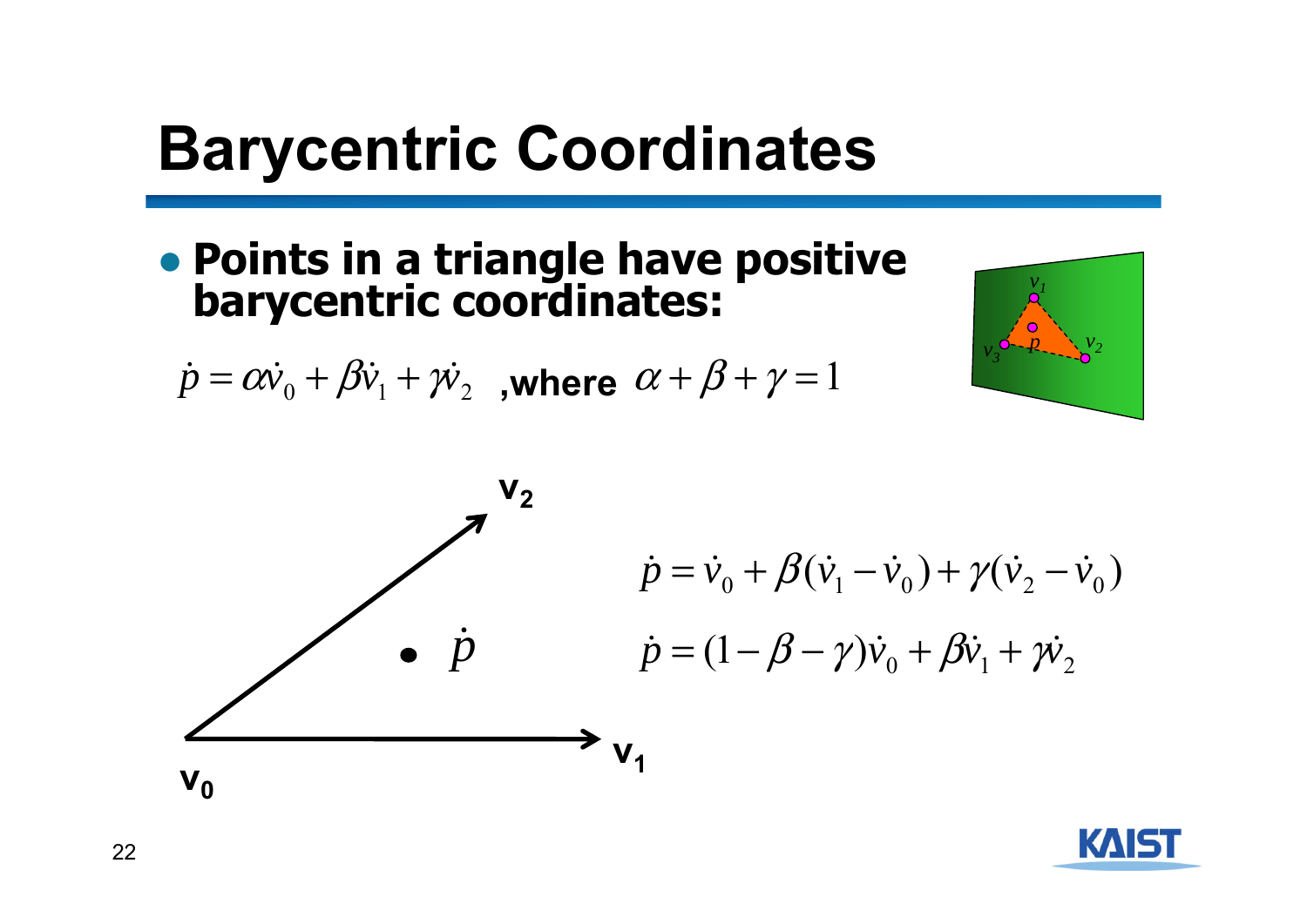# **Barycentric Coordinates**

● **Points in a triangle have positive barycentric coordinates:**

 $\dot{p} = \alpha \dot{\nu}_{\rm o} + \beta \dot{\nu}_{\rm l} + \gamma \dot{\nu}_{\rm m}$  $\dot{p}=\alpha\dot{\nu}$  $\dot{\nu}_{\rm o}+ \beta\dot{\nu}_{\rm 1}+\dot{\mathcal{W}}_{\rm 2}$  ,where  $\alpha+\beta+\gamma=1$ 



### ● **Benefits:**

 $\bullet$  **Barycentric coordinates can be used for interpolating vertex parameters (e.g., normals, colors, texture coordinates, etc)**

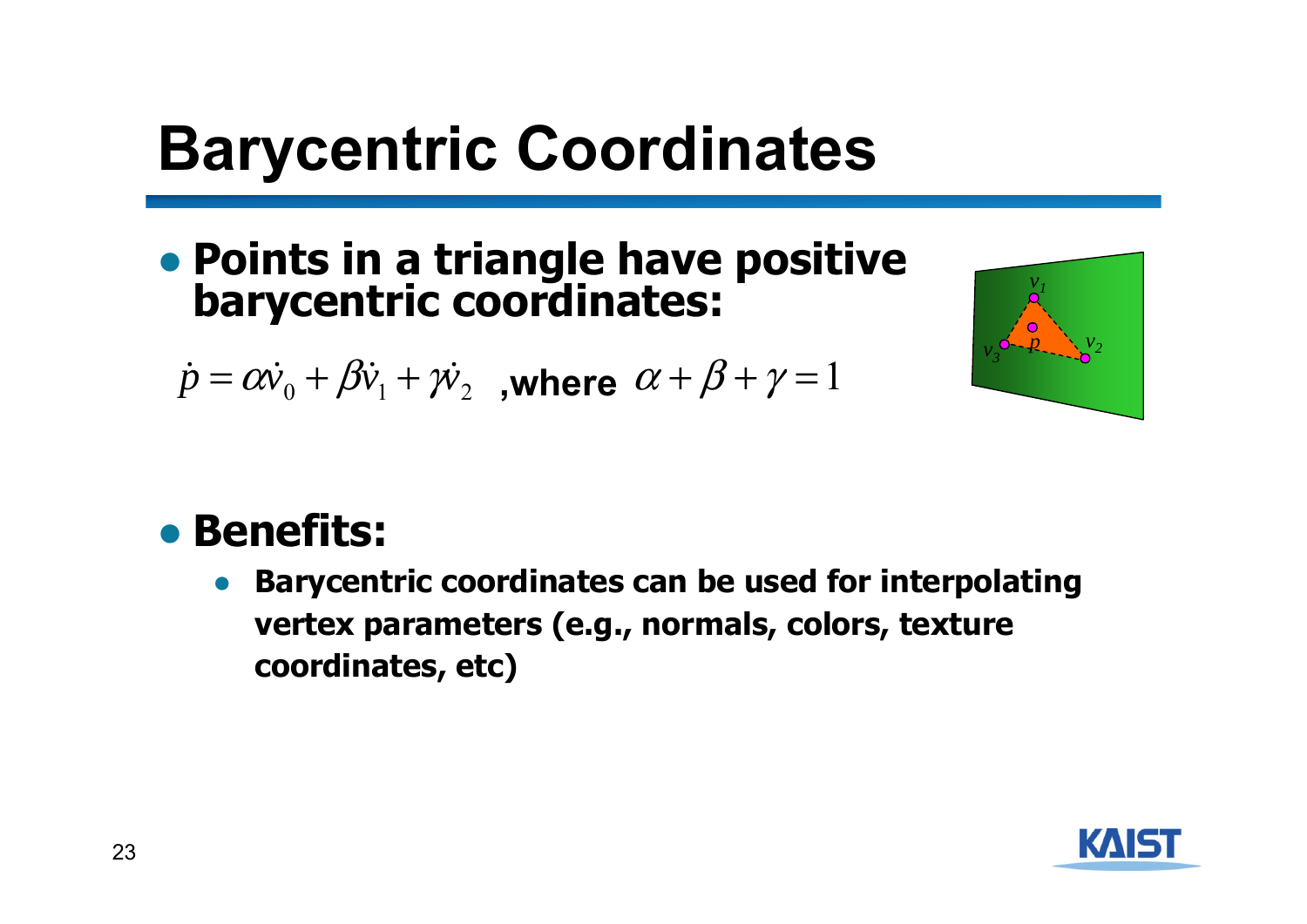# **Ray-Triangle Intersection**

● **A point in a ray intersects with a triangle**

$$
\dot{p}(t) = \dot{v}_0 + \beta(\dot{v}_1 - \dot{v}_0) + \gamma(\dot{v}_2 - \dot{v}_0)
$$

- **Three unknowns, but three equations**
- ●**Compute the point based on t**
- **Then, check whether the point is on the triangle**



*v1*

 $v_2$   $v_3$  $v_3$ <sup>2</sup>  $-2$   $\frac{1}{2}$ <sup>2</sup>  $\frac{1}{3}$ <sup>0--1</sup>

*v*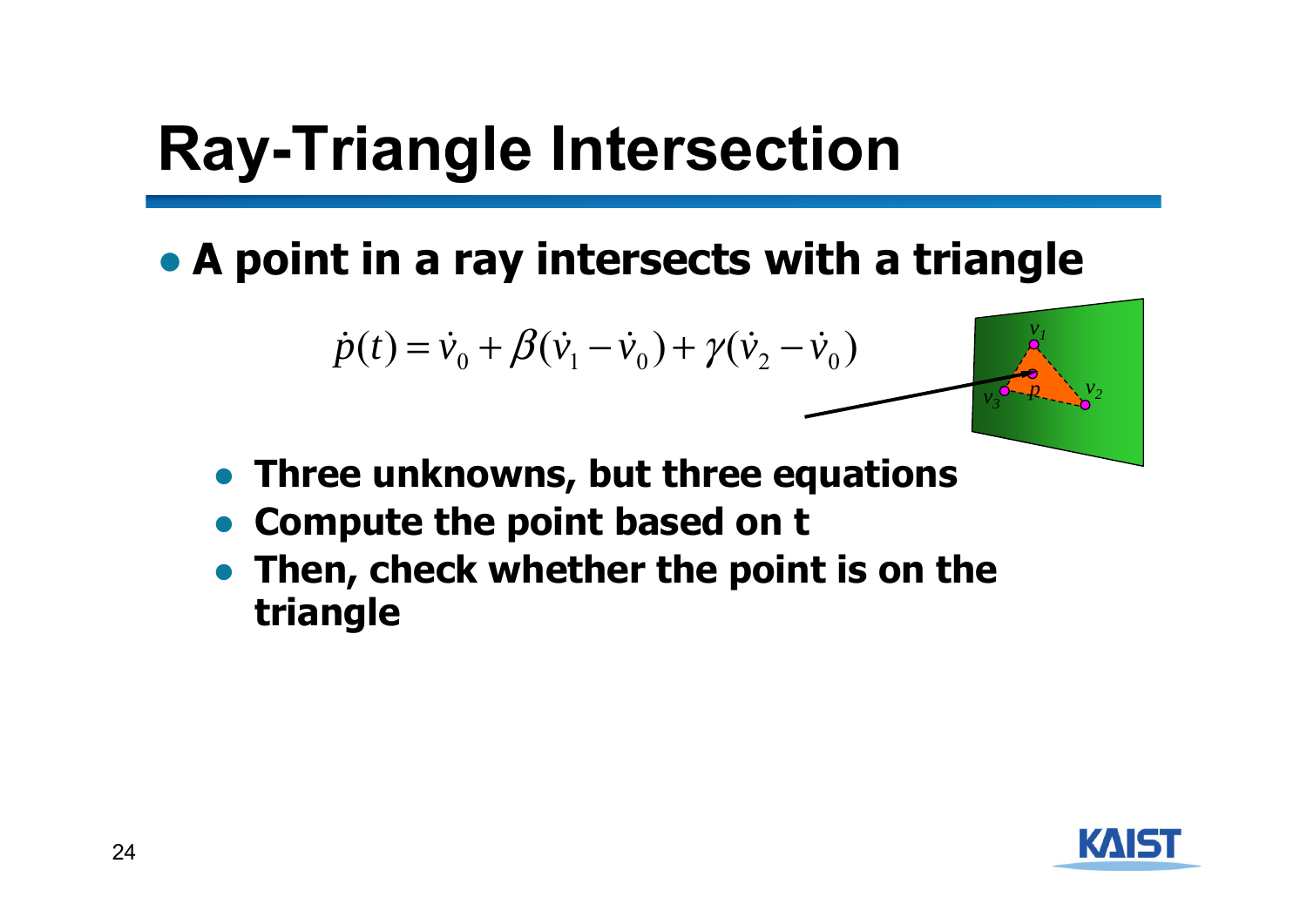# **Pros and Cons of Ray Tracing**

**Advantages of Ray Tracing:** 

- **Very simple design**
- **Improved realism over the graphics pipeline**



### **Disadvantages:**

- **Very slow per pixel calculations**
- **Only approximates full global illumination**
- **Hard to accelerate with special-purpose H/W**

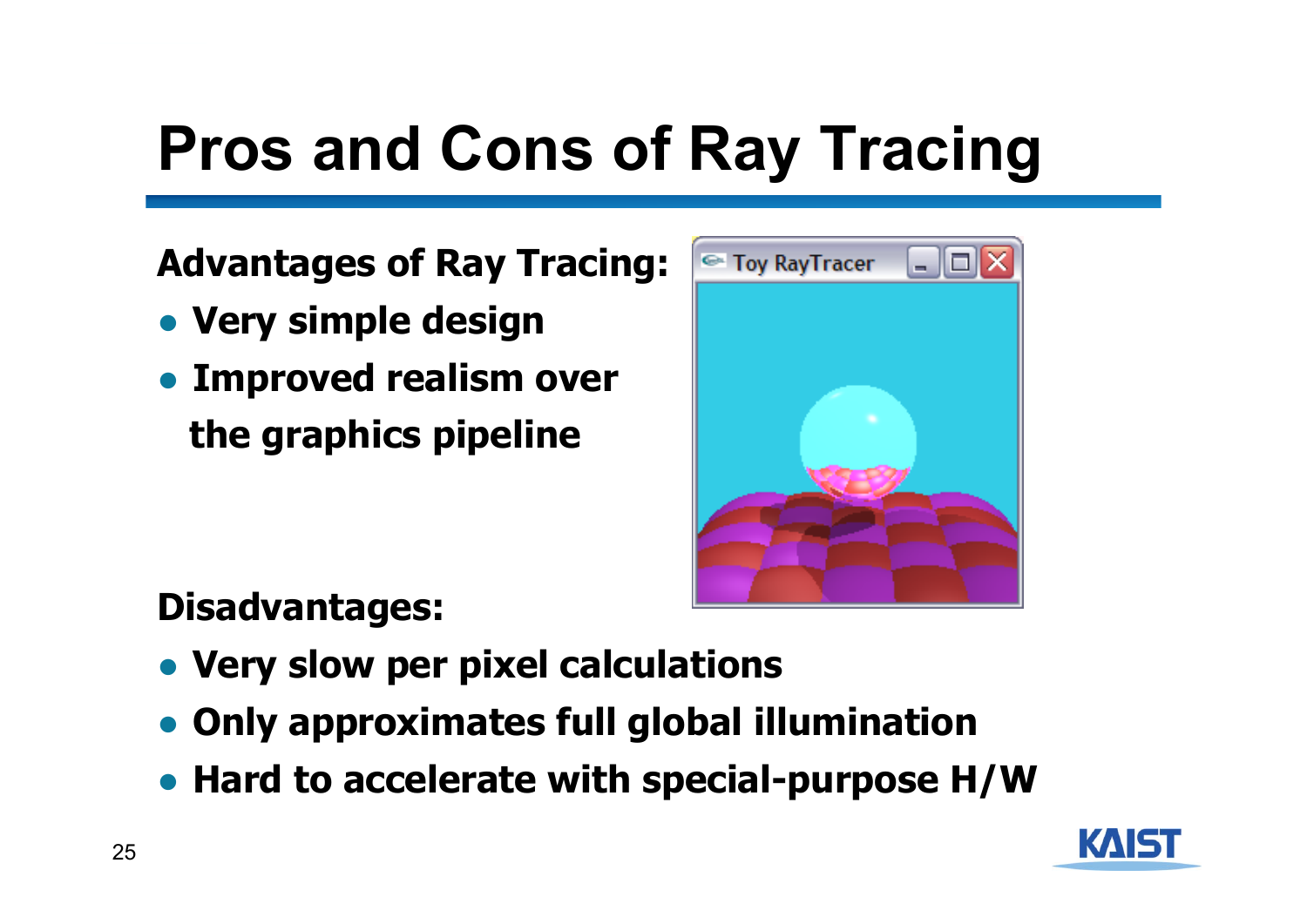# **Acceleration Methods**

- **Rendering time for a ray tracer depends on the number of ray intersection tests per pixel**
	- ●**The number of pixels X the number of primitives in the scene**
- **Early efforts focused on accelerating the rayobject intersection tests**
- **More advanced methods required to make ray tracing practical**
	- **Bounding volume hierarchies**
	- **Spatial subdivision**

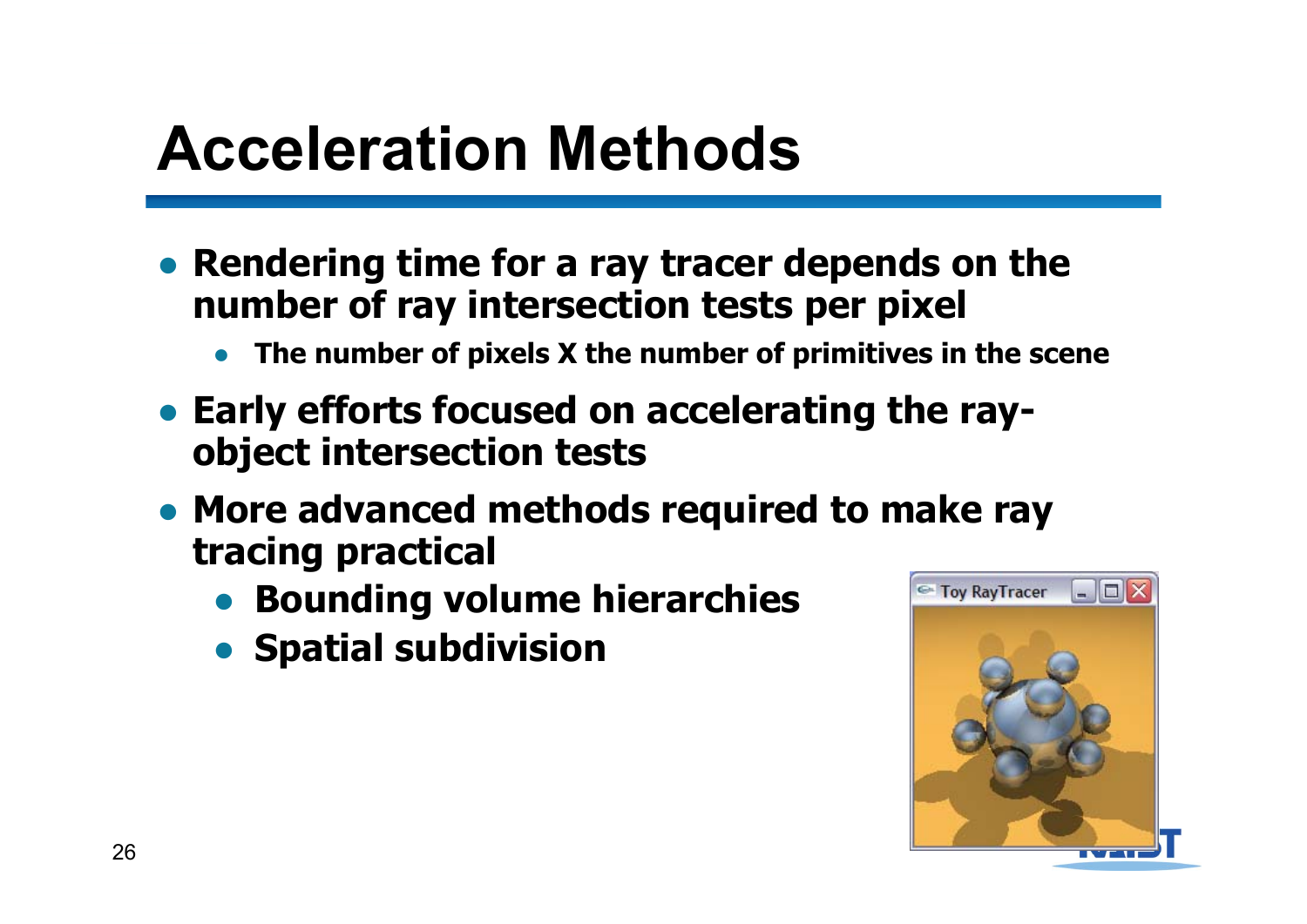# **Bounding Volumes**

- **Enclose complex objects within a simple-tointersect objects**
	- $\bullet$  **If the ray does not intersect the simple object then its contents can be ignored**
	- $\bullet$  **The likelihood that it will strike the object depends on how tightly the volume surrounds the object.**



**Potentially tighter fit, but with higher computation**

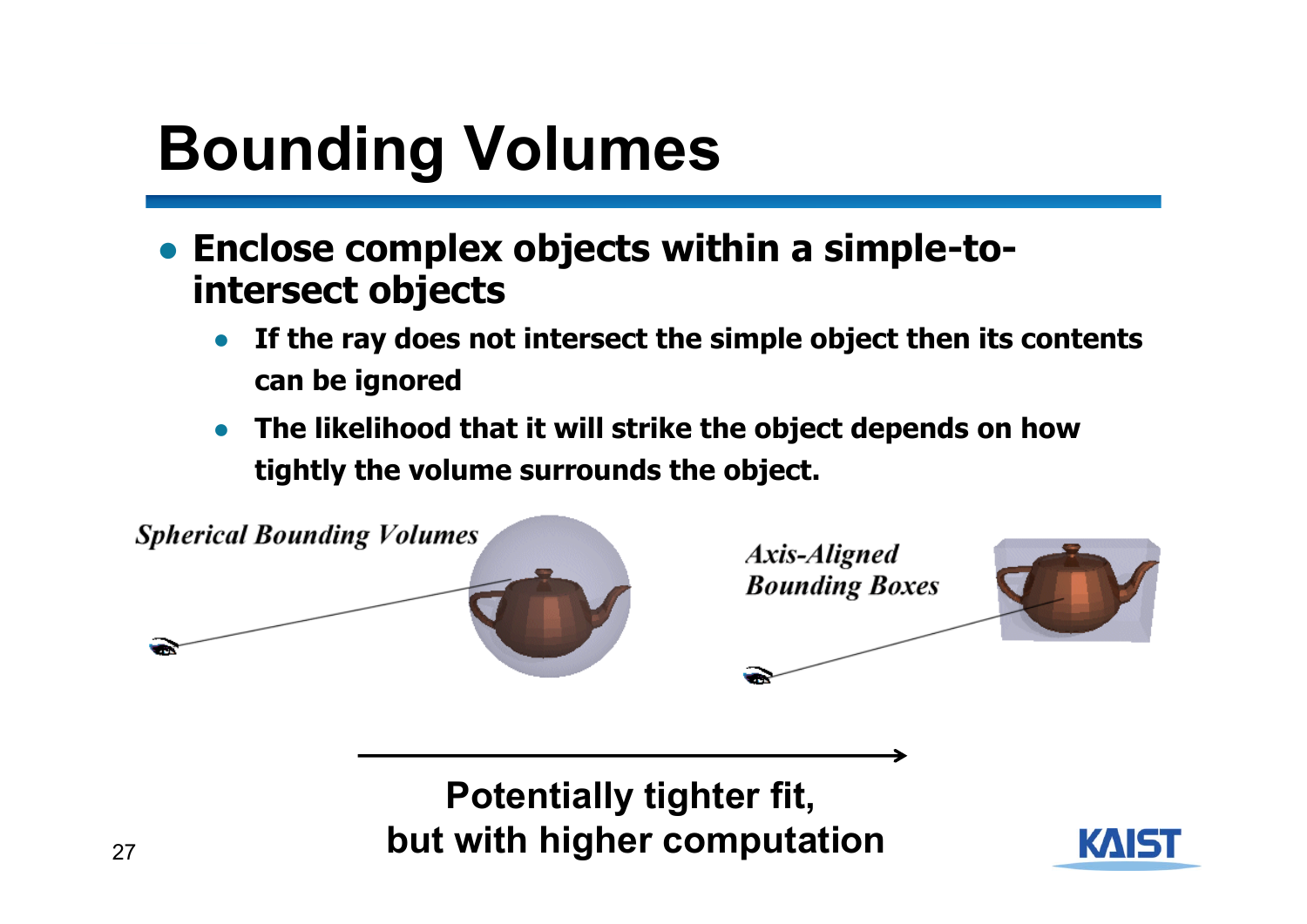# **Hierarchical Bounding Volumes**

- **Organize bounding volumes as a tree**
- Each ray starts with the root BV of the tree and traverses down through the tree





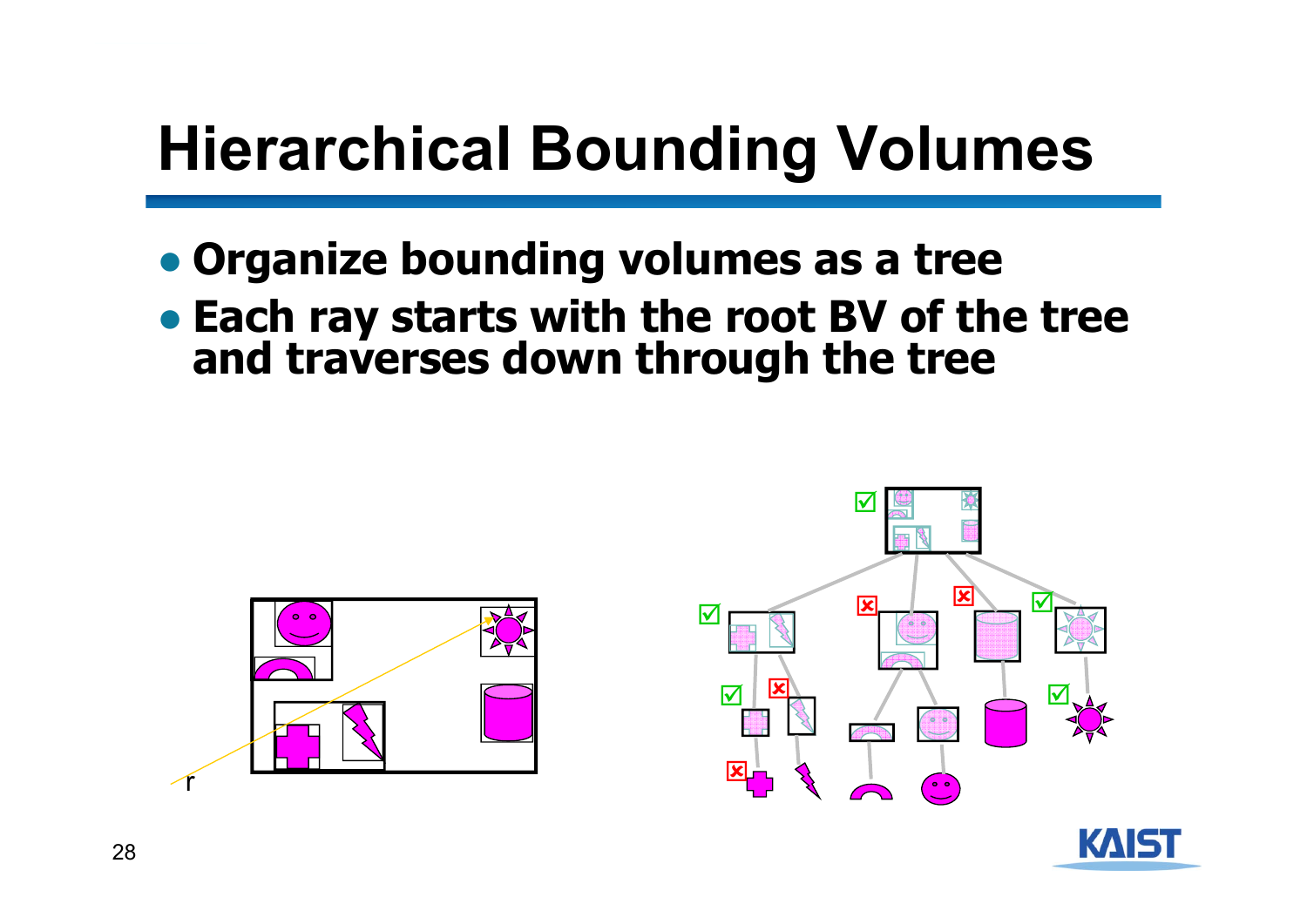# **Spatial Subdivision**

**Idea: Divide space in to subregions** 

- **Place objects within a subregion into a list**
- **Only traverse the lists of subregions that the ray passes through**
- **"Mailboxing" used to avoid multiple test with objects in multiple regions**
- **Many types**
	- ●**Regular grid**
	- ●**Octree**
	- ●**BSP tree**
	- ●**kd-tree**

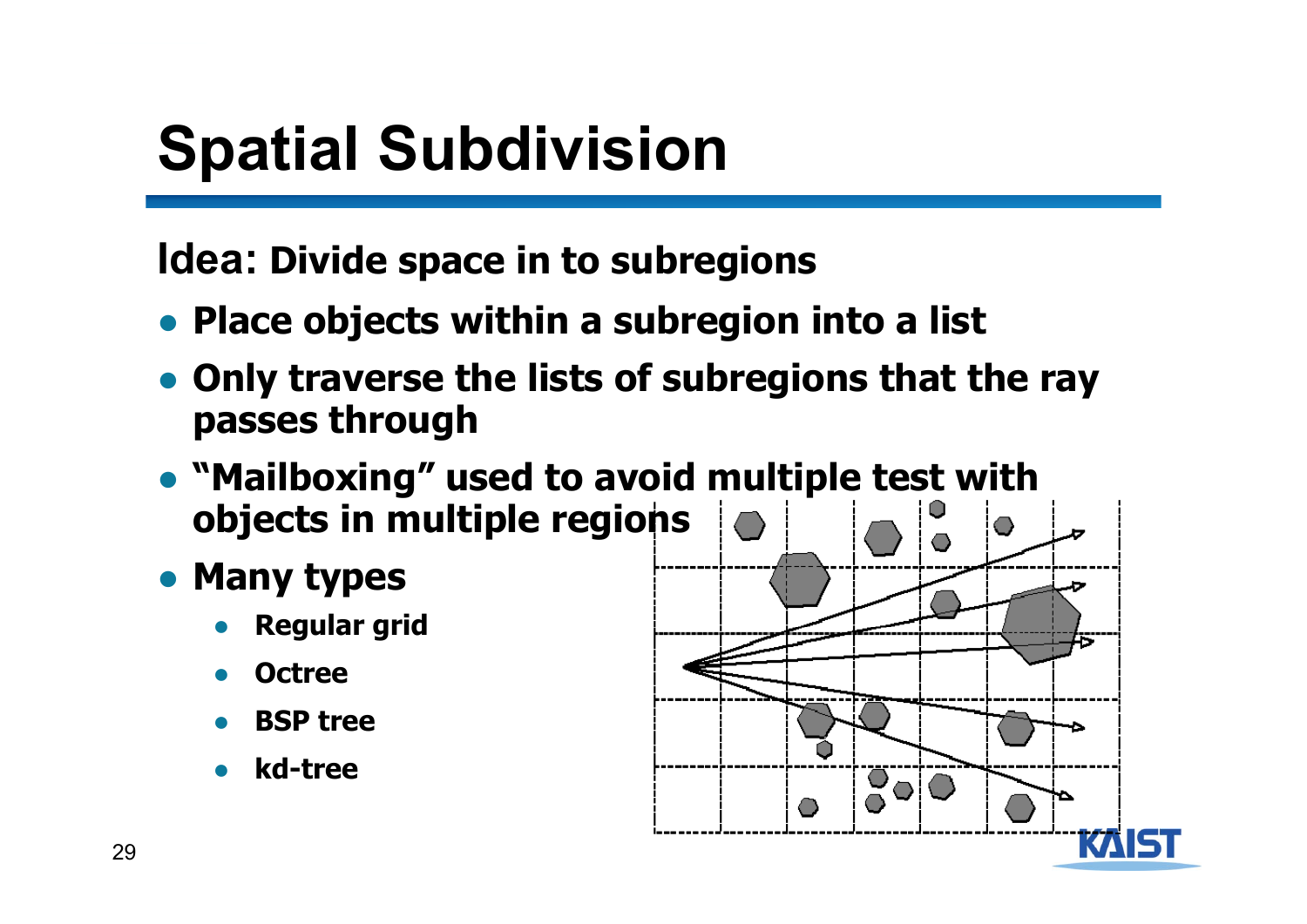

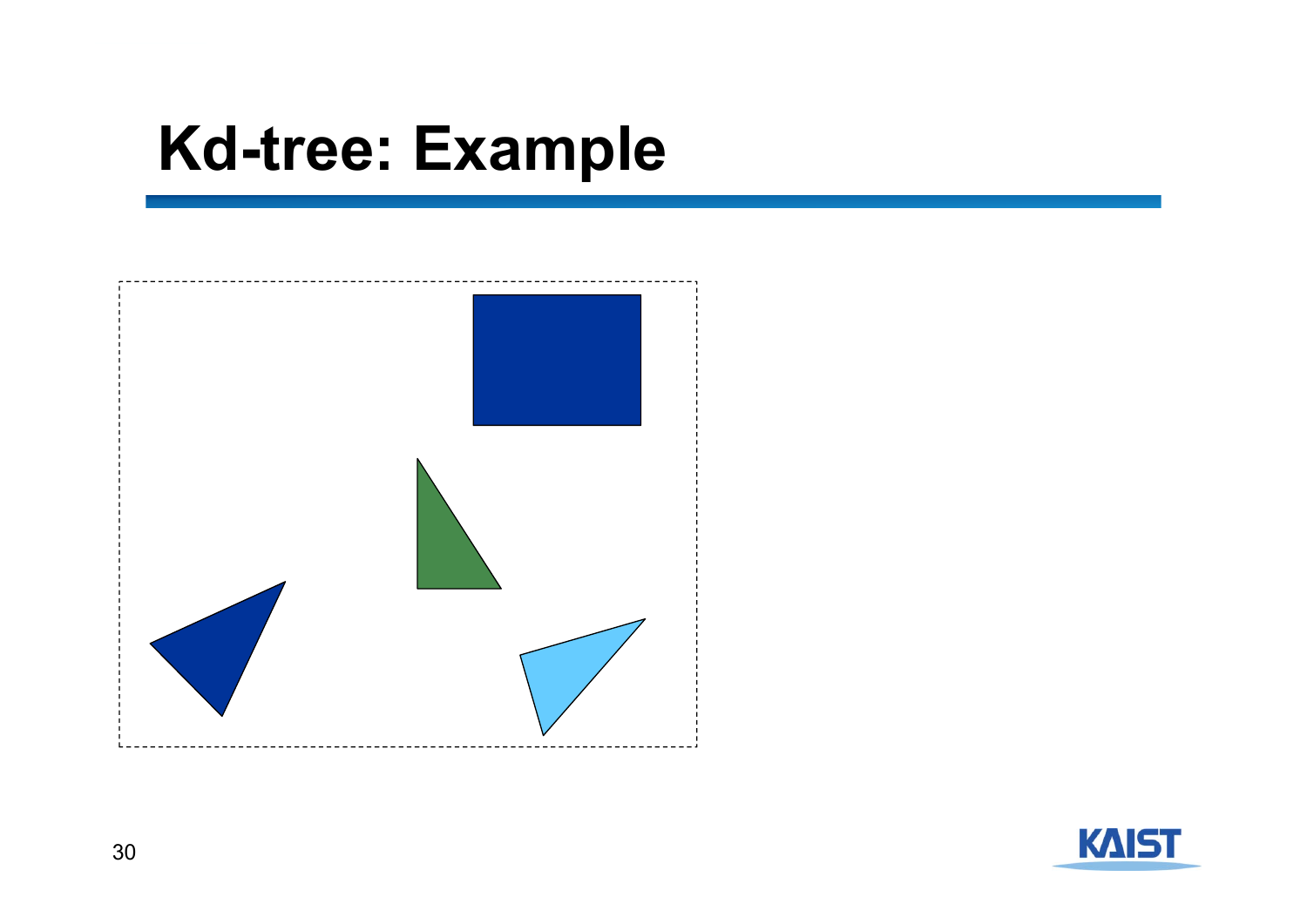

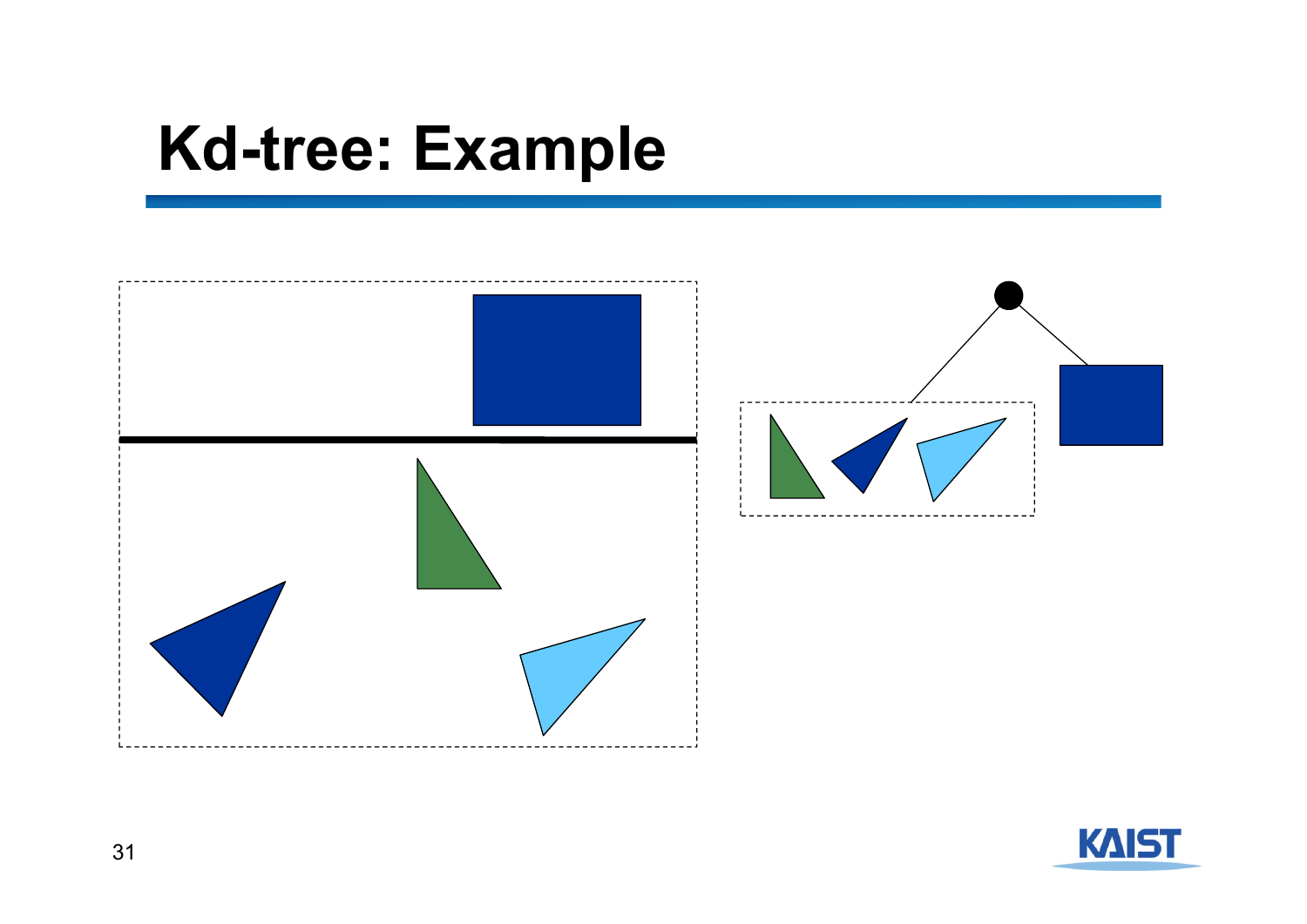

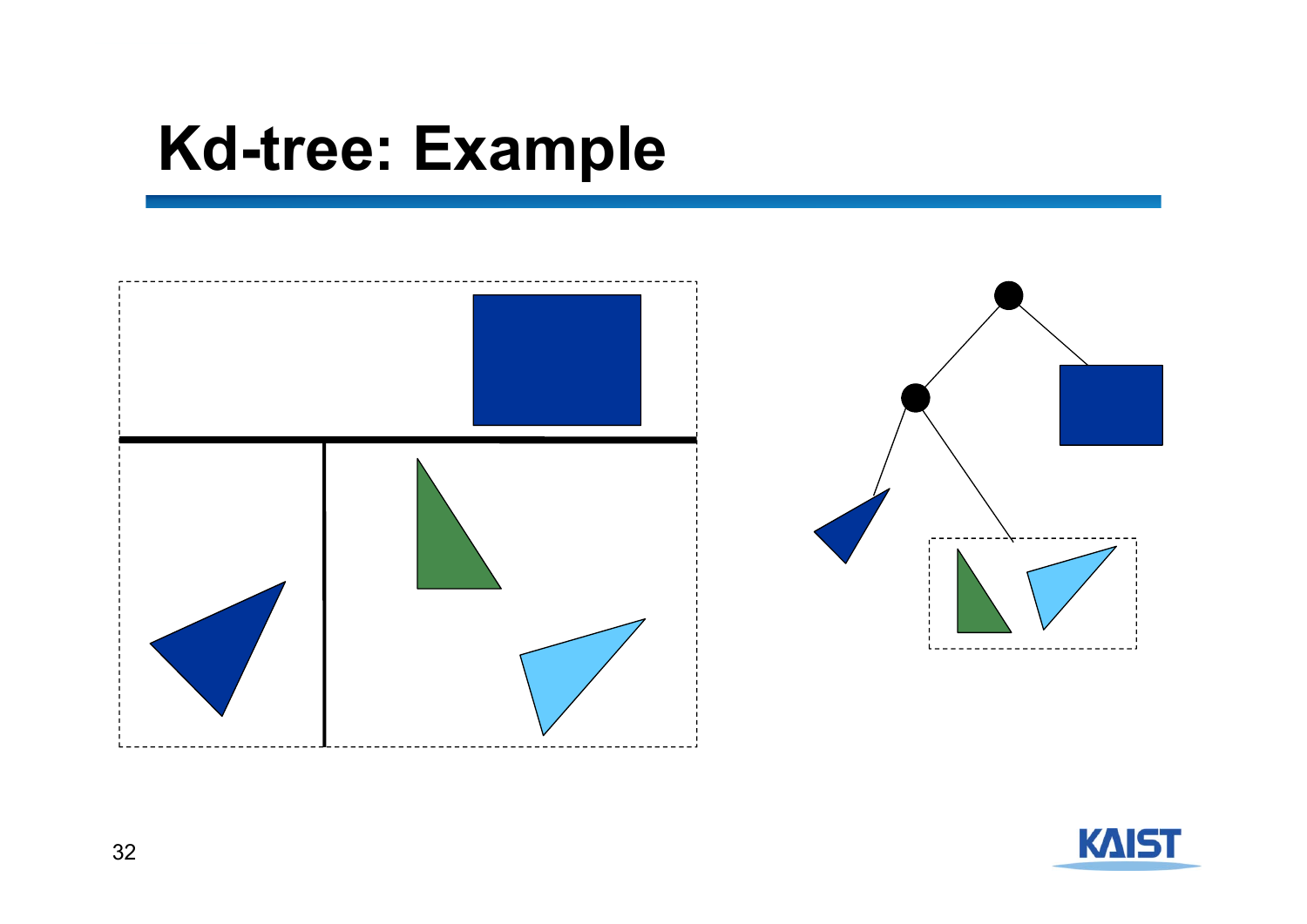# **Example**



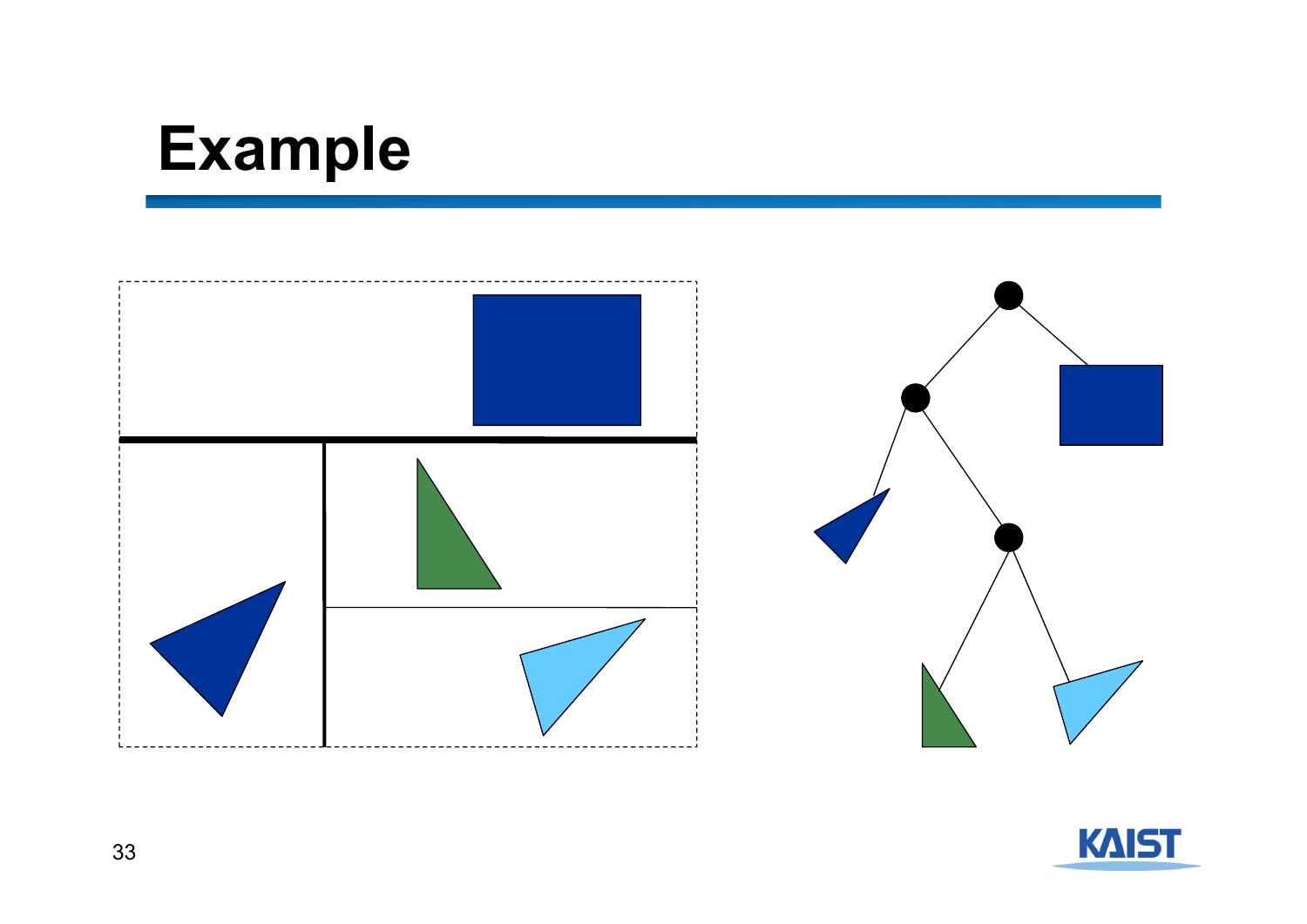

#### **What about triangles overlapping the split?**

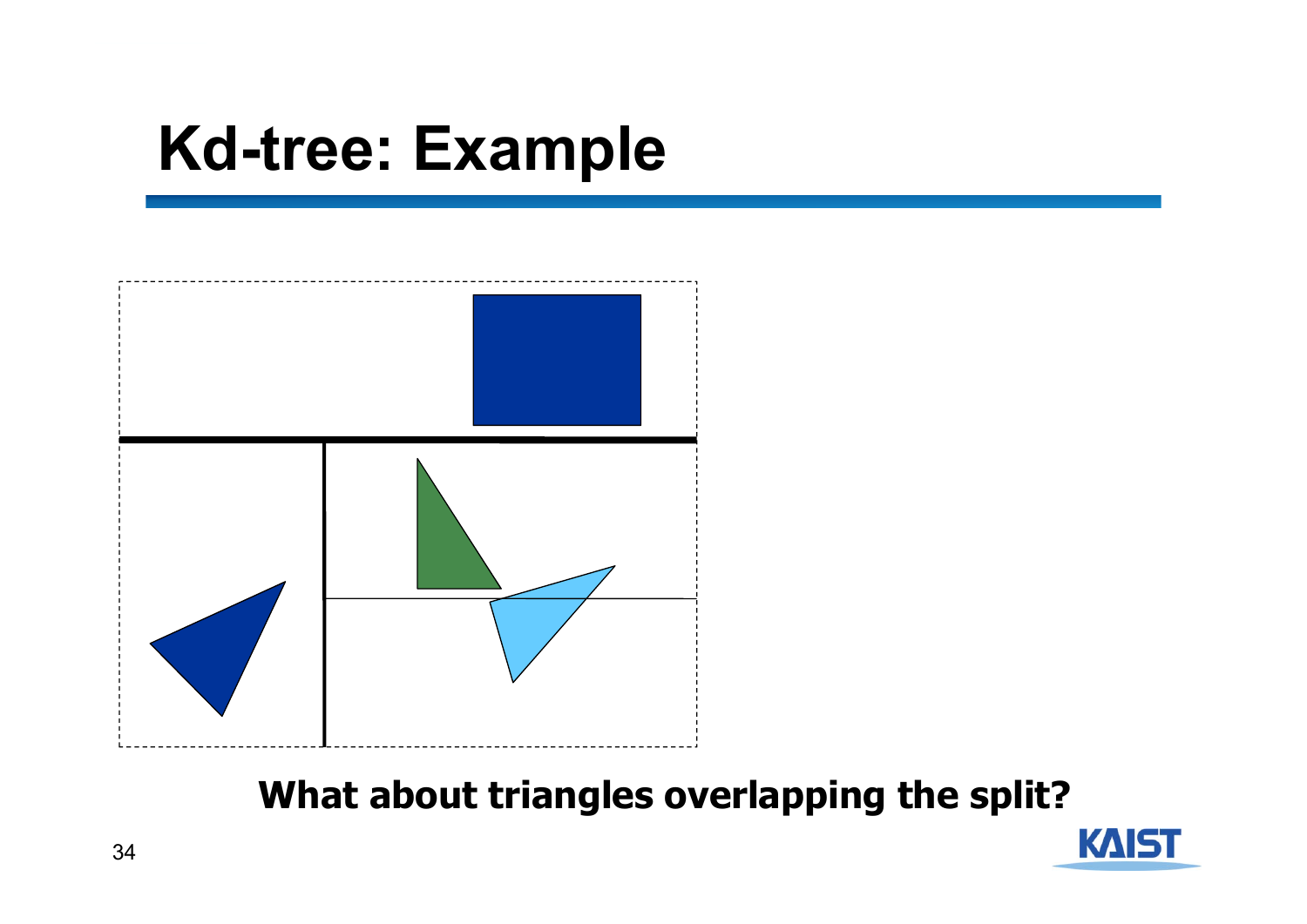

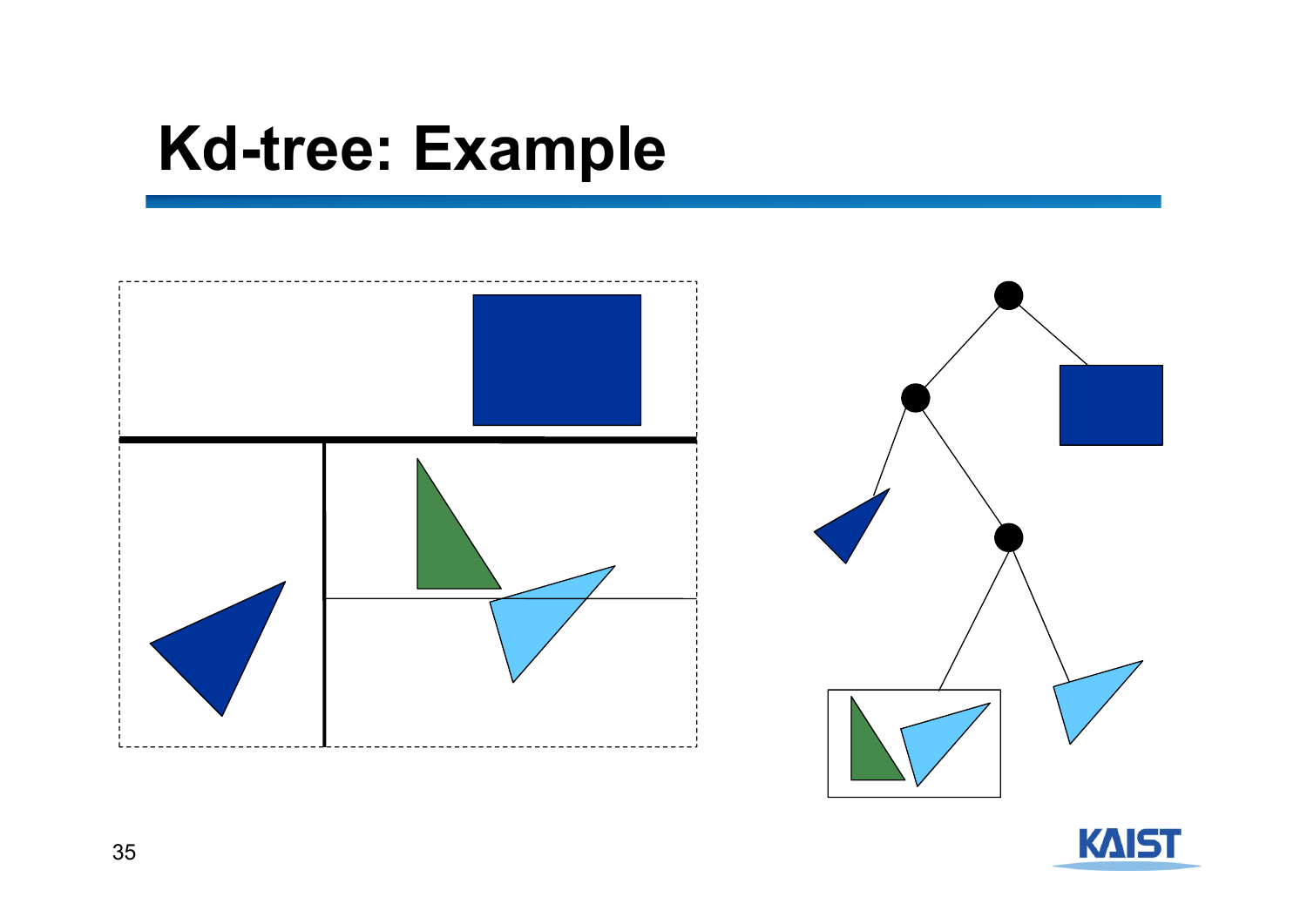# **Other Optimizations**

- **Shadow cache**
- **Adaptive depth control**
- **Lazy geometry loading/creation**

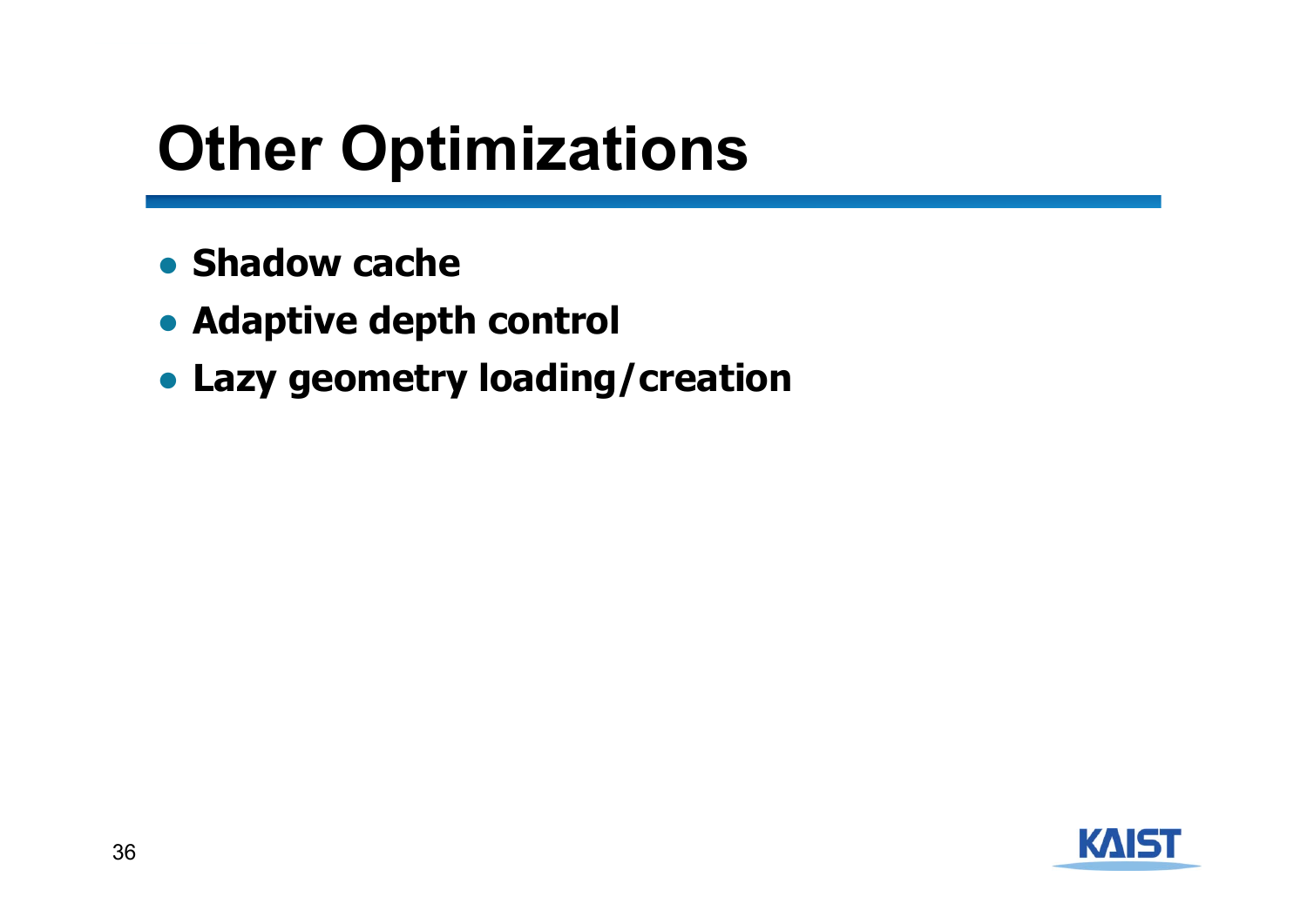# **Distributed Ray Tracing [Cook et al. 84]**

● **Cook et al. realized that ray-tracing, when combined with randomized sampling, which they called "jittering", could be adapted to address a wide range of rendering problems:**



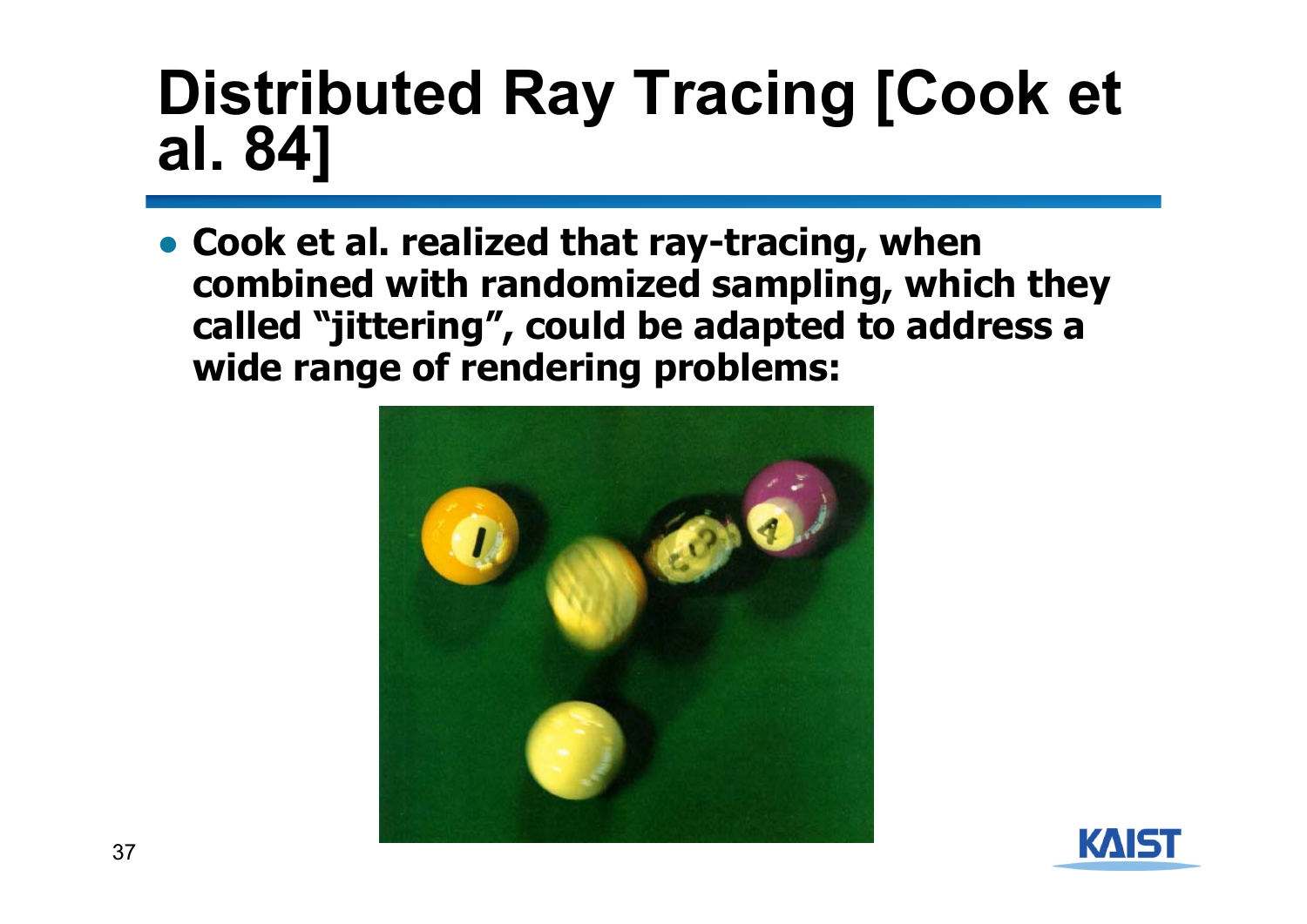# **Soft Shadows**

- **Take many samples from area light source and take their average**
	- **Computes fractional visibility leading to penumbra**



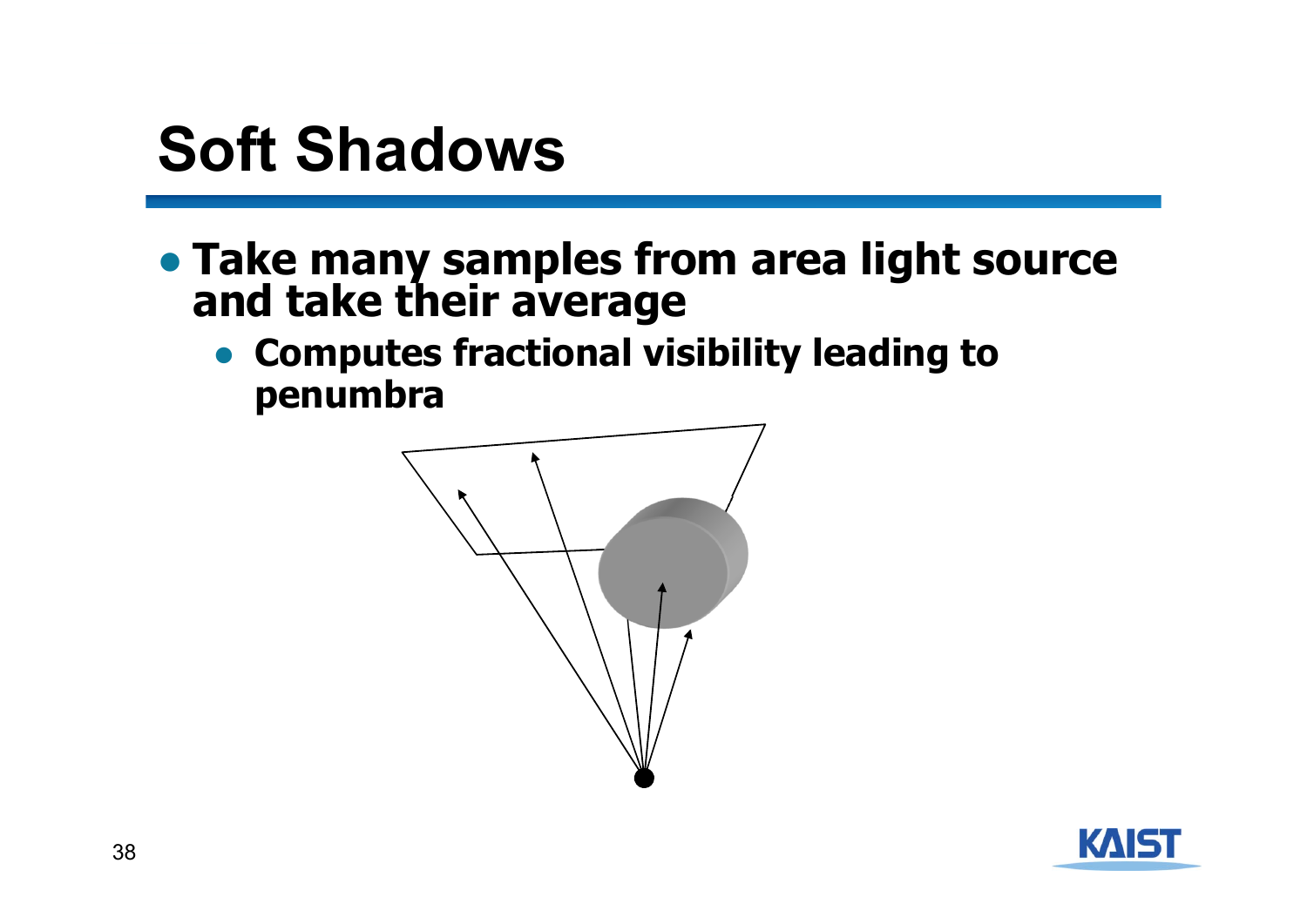# **Antialiasing**

- **The need to sample is problematic because sampling leads to aliasing**
- **Solution 1: super-sampling**
	- $\bullet$  **Increases sampling rate, but does not completely eliminate aliasing**
	- ● **Difficult to completely eliminate aliasing without prefiltering because the world is not band-limited**

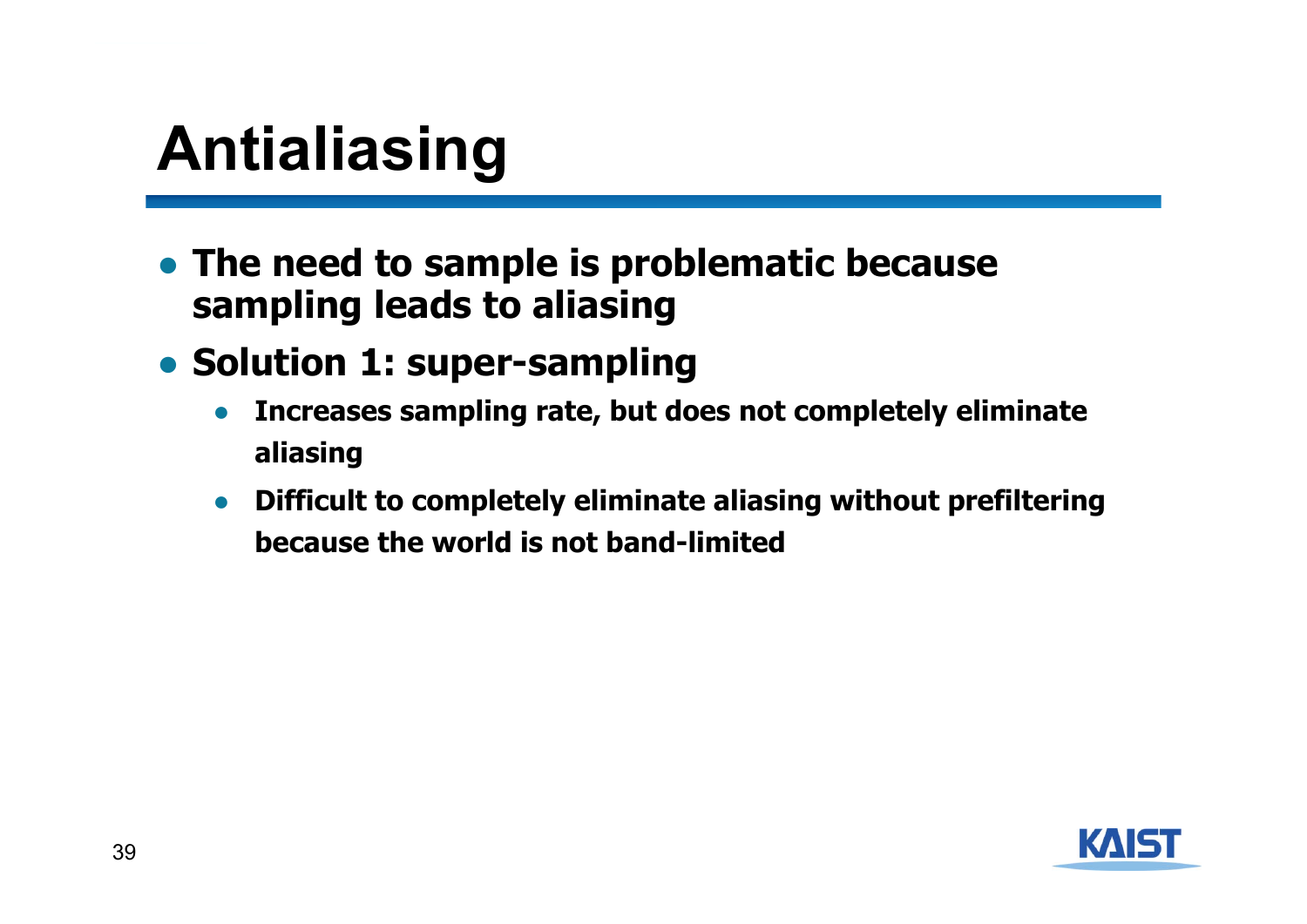# **Antialiasing**

### ● **Solution 2: distribute the samples randomly**

 $\bullet$  **Converts the aliasing energy to noise which is less objectionable to the eye**

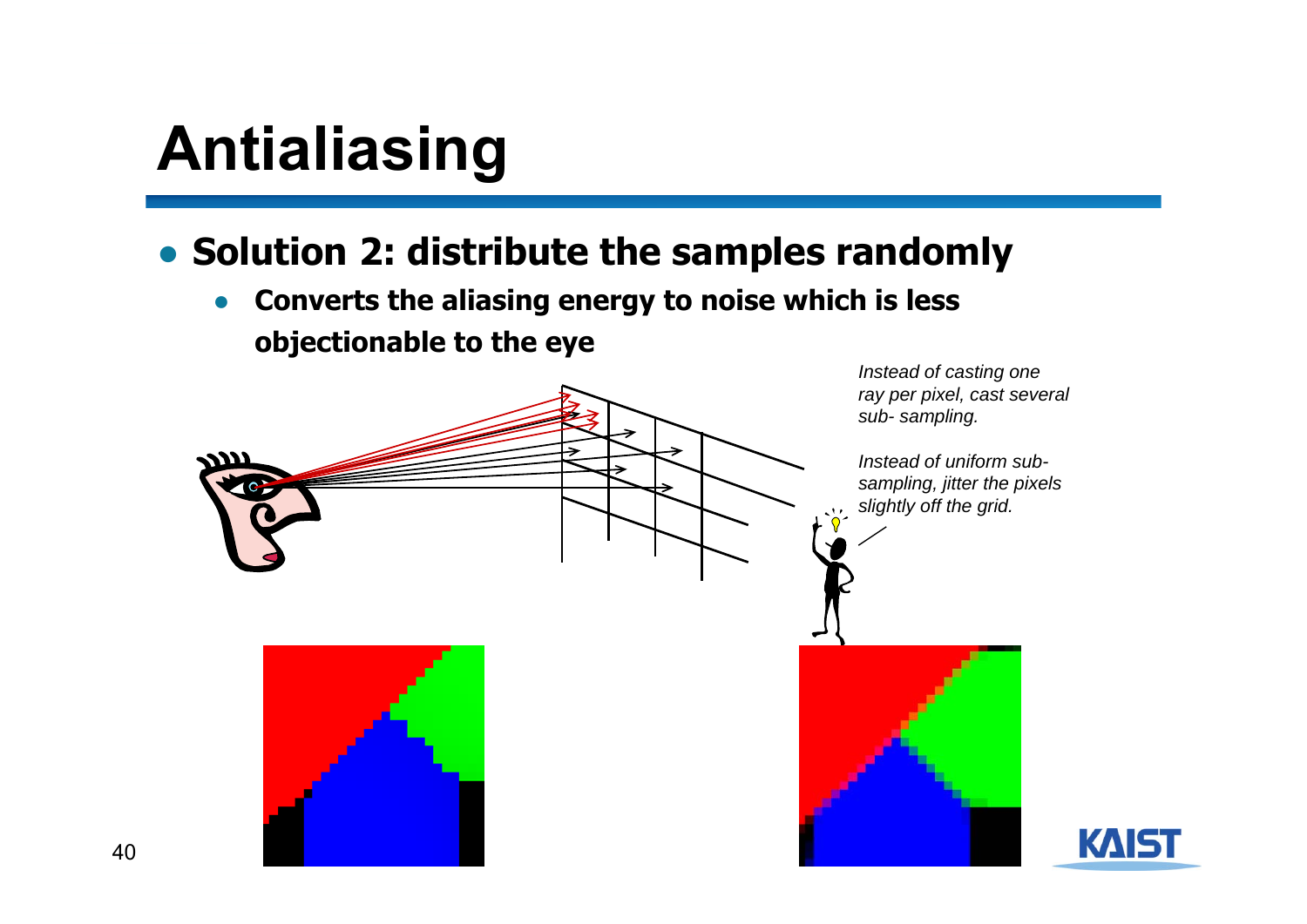# **Jittering Results for Antialiasing**





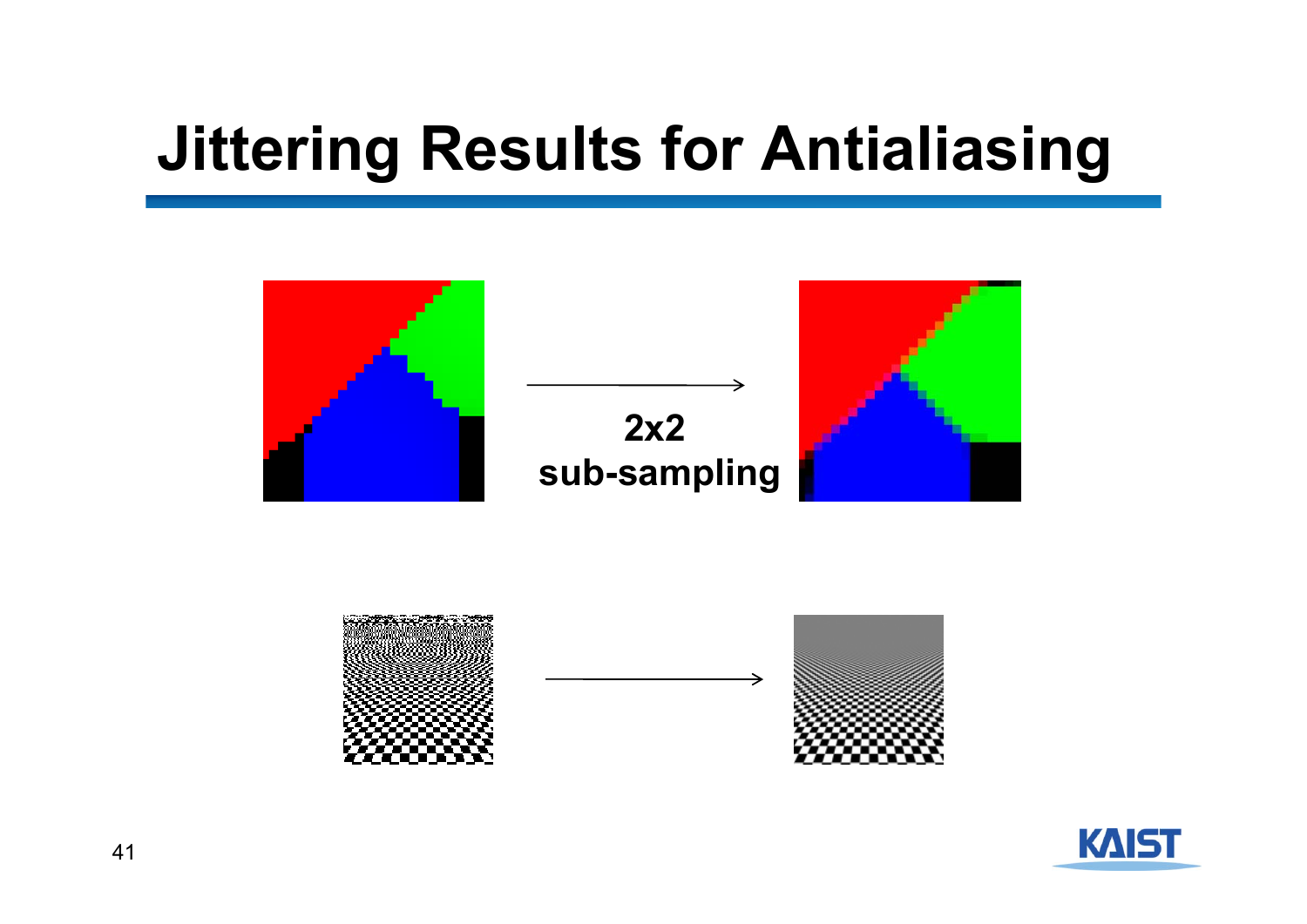# **Depth-of-Field**

- **Rays don't have to all originate from a single point.**
- **Real cameras collects rays over an aperture**
	- ●**Can be modeled as a disk**
	- $\bullet$ **Final image is blurred away from the focal plane**
	- $\bullet$ **Gives rise to depth-of-field effects**



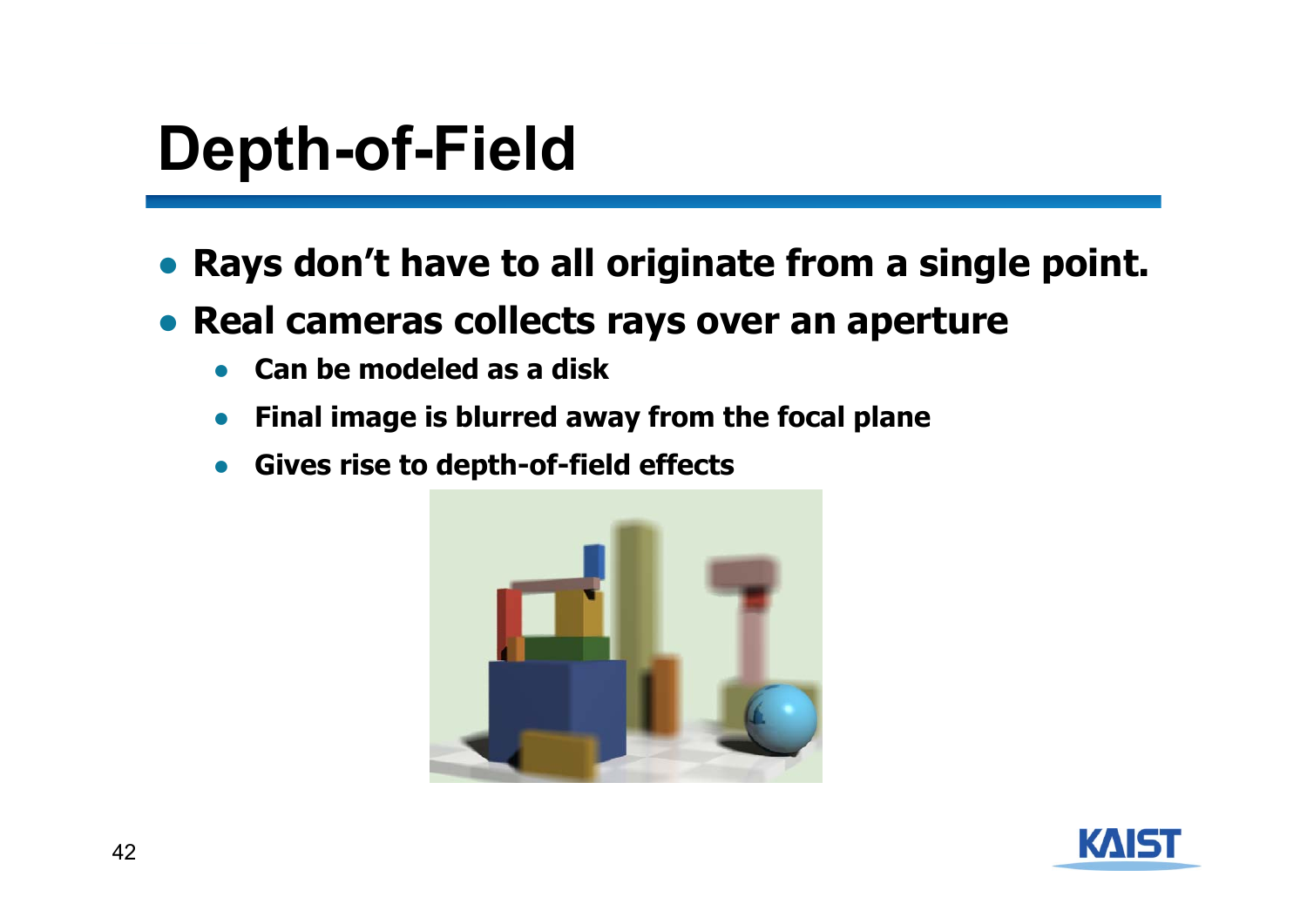# **Depth of Field**



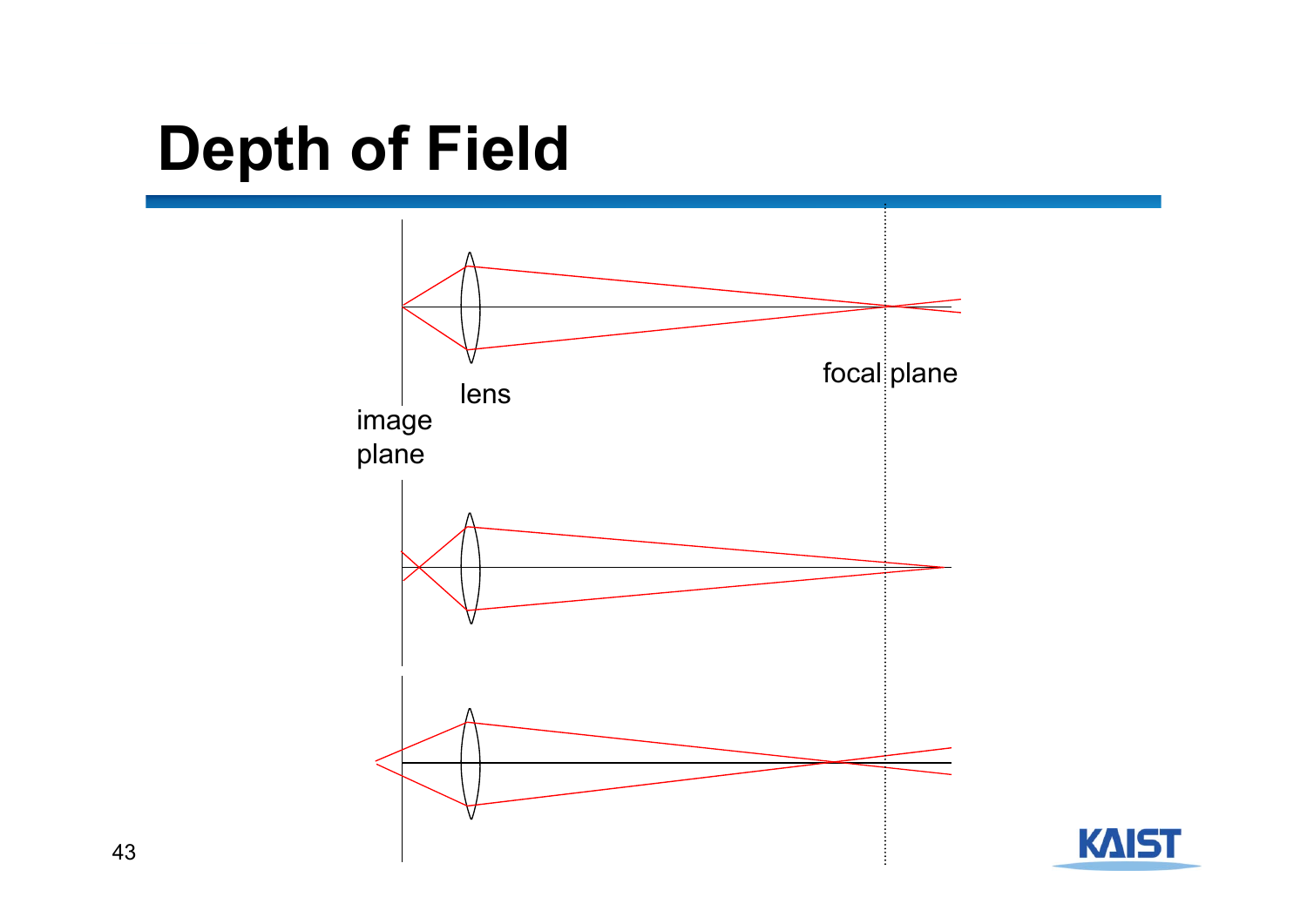# **Depth of Field**

- **Start with normal eye ray and find intersection with focal plane**
- **Choose jittered point on lens and trace line from lens point to focal point**



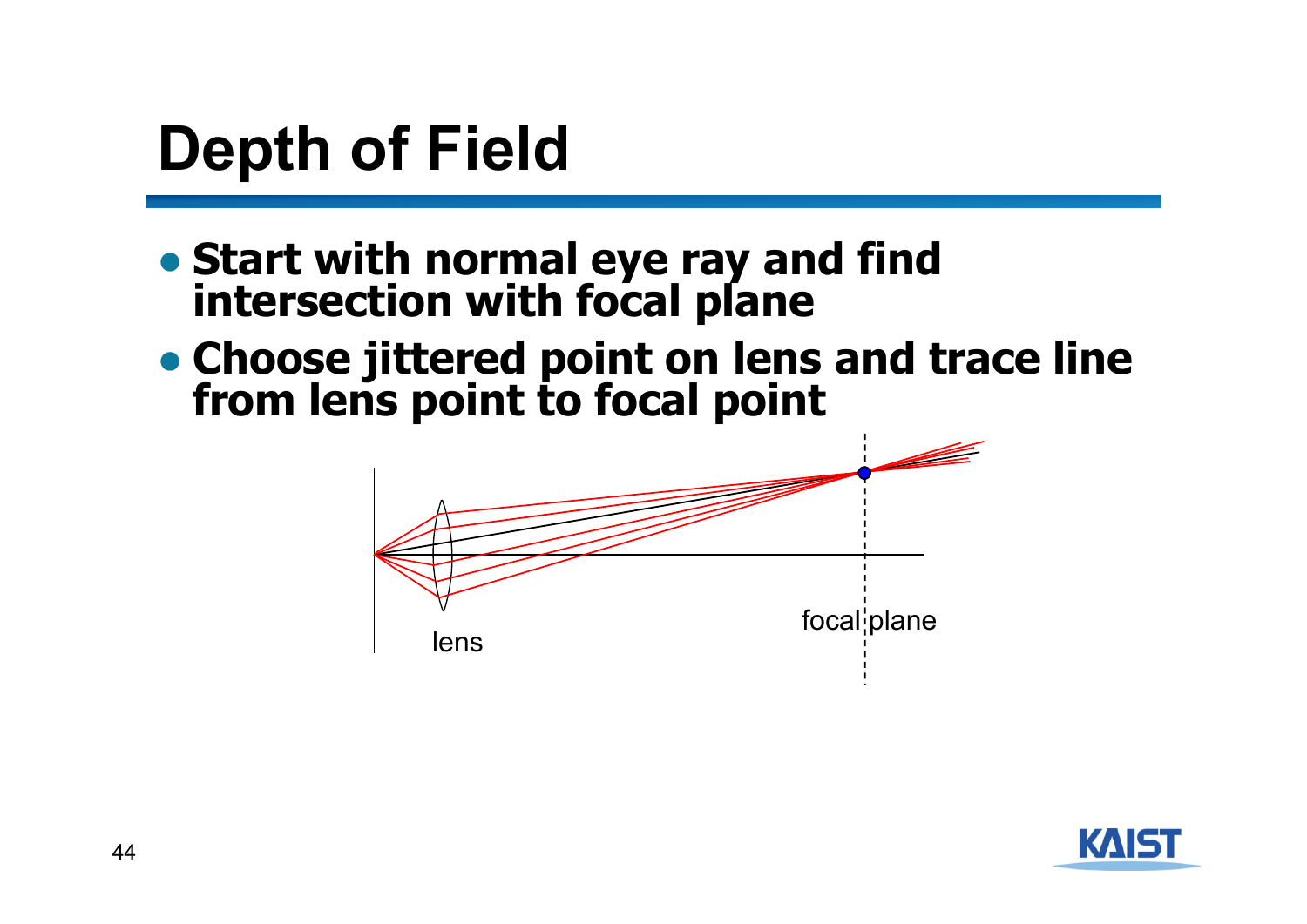# **Motion Blur**



### ● **Jitter samples through time**

● **Simulate the finite interval that a shutter is open on a real camera**

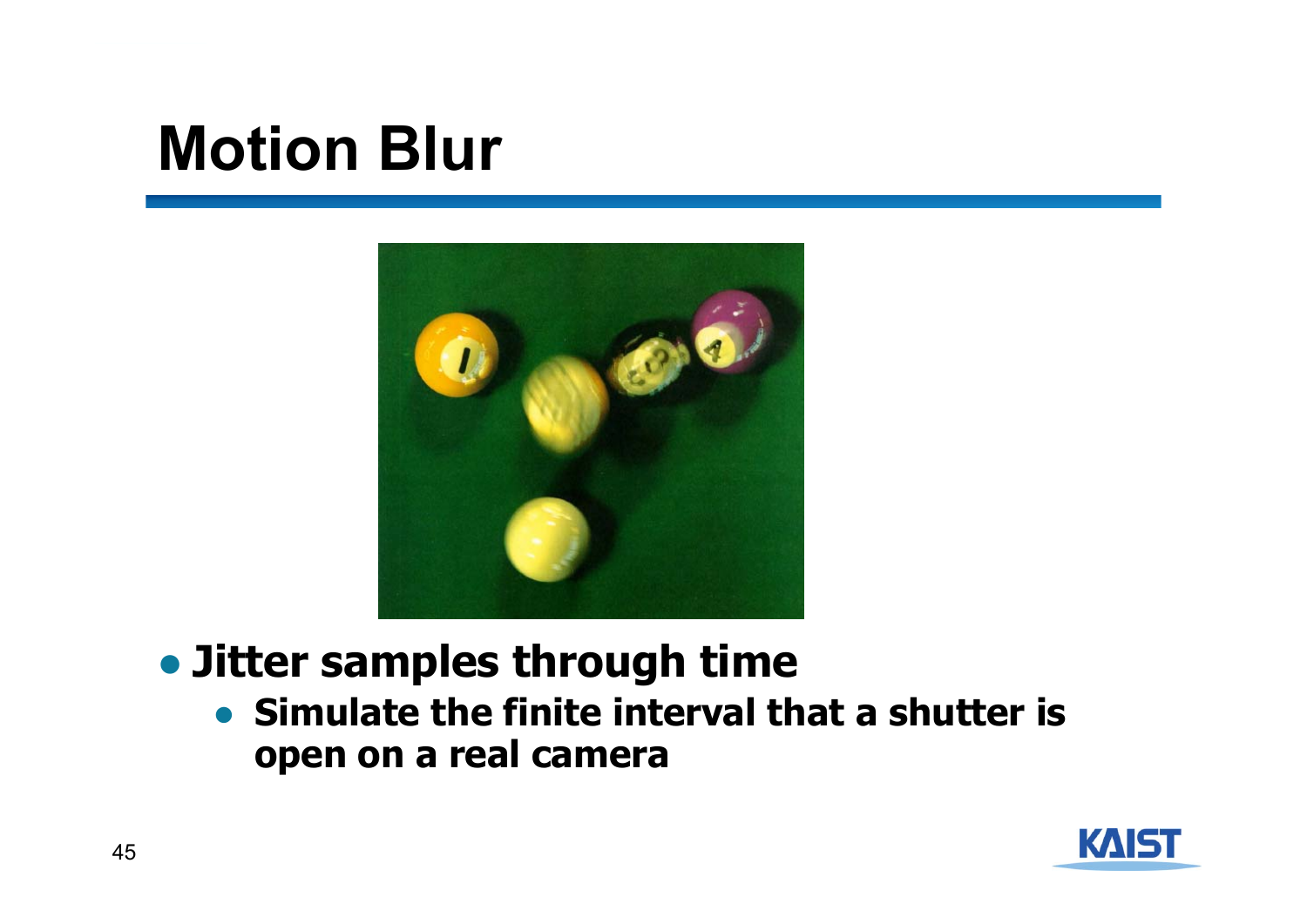# **Motion Blur**



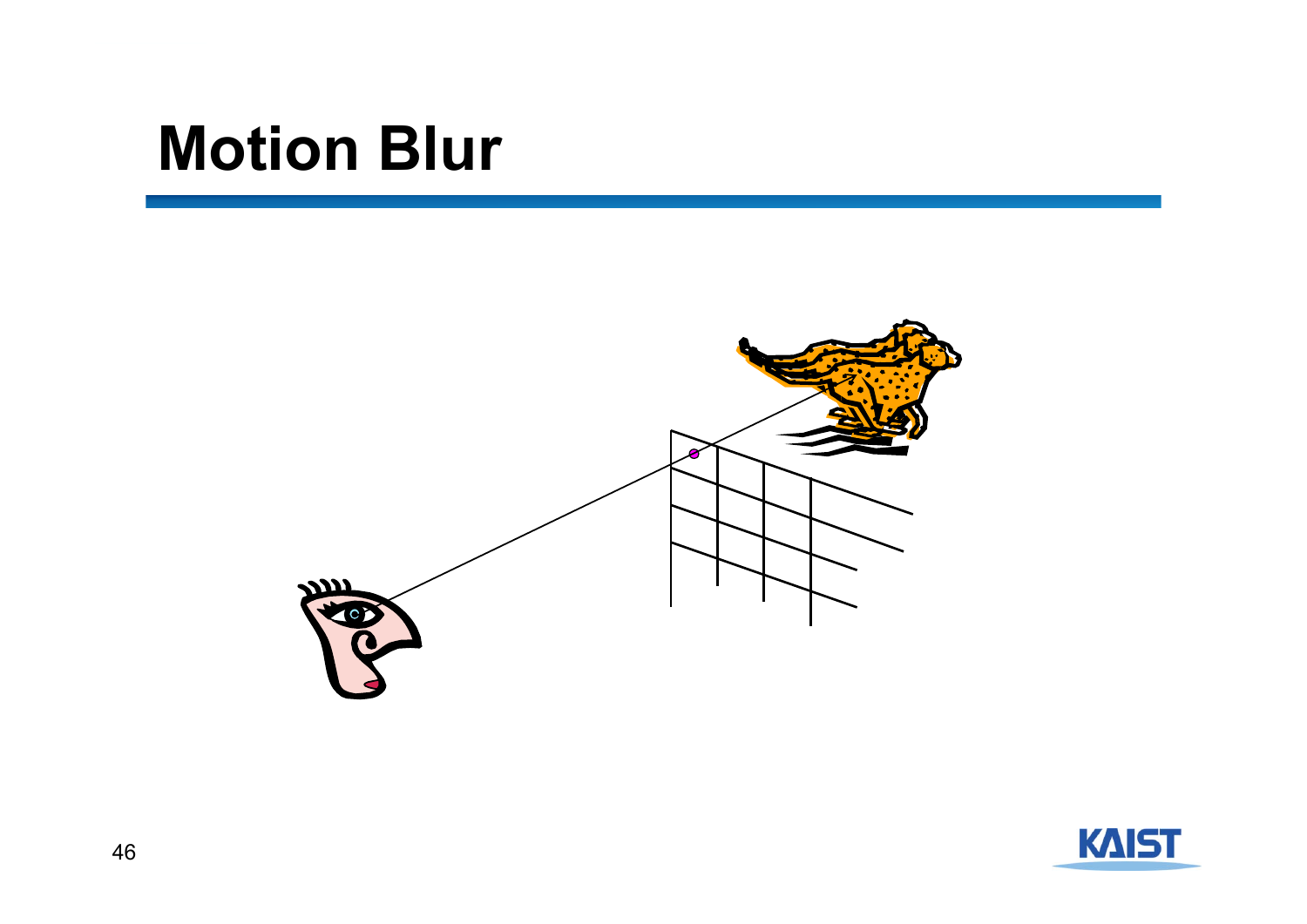# **Complex Interreflection**

- **Model true reflection behavior as described by a full BRDF**
- **Randomly sample rays over the hemisphere, weight them by their BRDF value, and average them together**
	- **This technique is called "Monte Carlo Integration"**